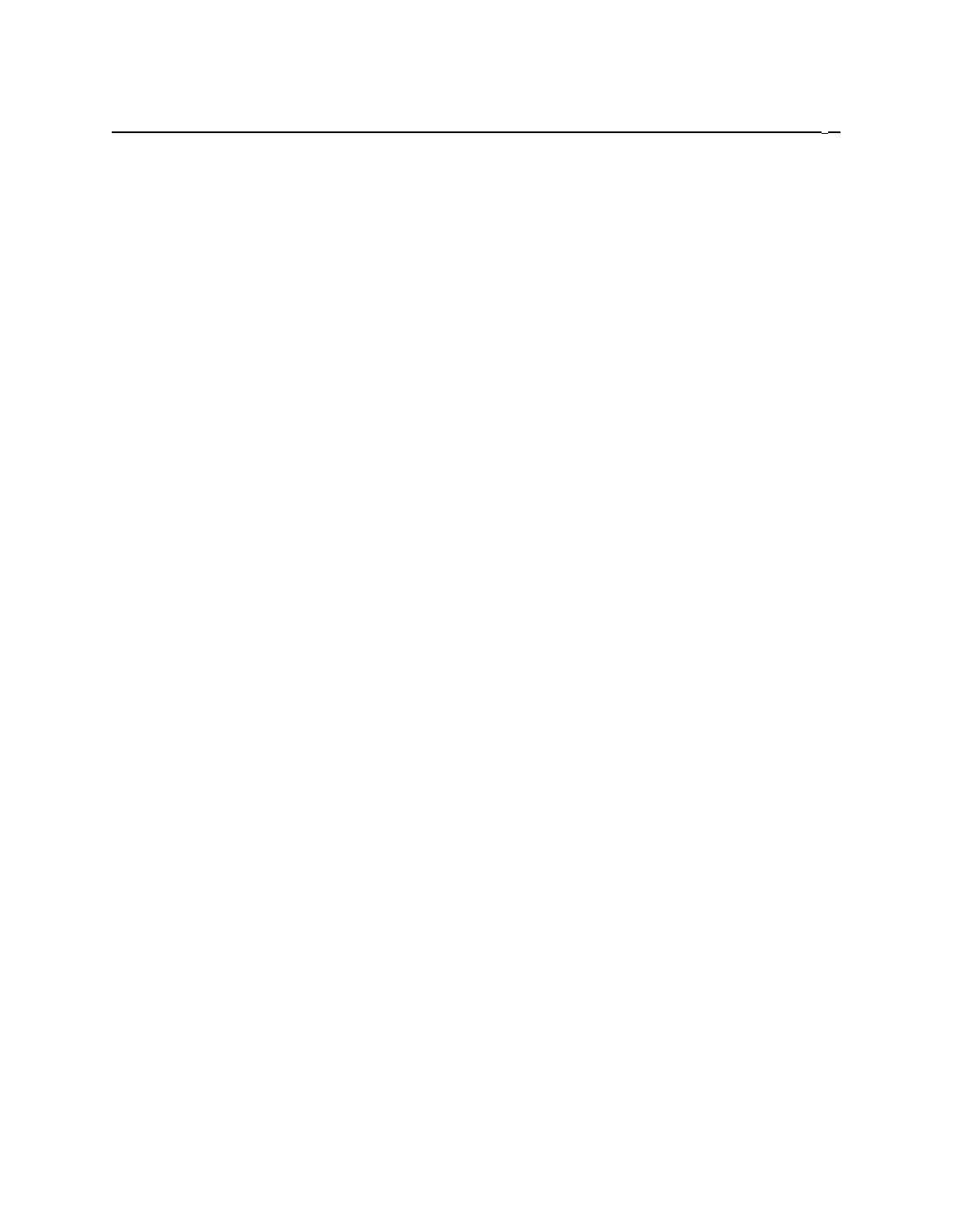injected into the ground, consuming 8 to 30 gallons per MWh. Geothermal wells are designed to minimize impacts on nearby water resources. Monitoring is usually required to ensure there are no water quality impacts on nearby surface or ground waters.

 Small **hydropower** projects are used in locations where water resources are already disturbed. They do not consume additional water resources, impair water quality, or create waste waters.

#### **Coal Emission Reduction Standard (Under Evaluation)** Up to 8 MMT CO<sub>2</sub>E

 Coal-fired turbine-generator plants use water for condenser cooling, boiler make-up water, flue gas desulfurization system spray, ash transport and other plant uses. Non-consumptive water use averages 25,000 gallons per MWh, while consumptive water use averages 470 gallons per MWh. Coal mining can result in acid mine drainage or pools of poor-quality water, brought to the surface by mining activities. The employment of carbon capture storage systems would further increase water resource impacts.

 If reducing coal emissions results in a transition to sources of energy with lower water demands, water resource benefits could occur both by reducing water demands and resultant wastewaters.

#### **7. INDUSTRY**

<u>.</u>

#### **Regulatory Background**

 Before a facility can be constructed, it must obtain permits to emit air pollutants, use water resources, and to develop land. For water supply, water quality and wastewater, the stationary source must comply with:

 To obtain water service or a water right, applications are made to the appropriate local water provider or the State Water Resources Board. Water administered by a local agency may be obtained through an application process which may or may not require an environmental review. It may also require the facility to prove it meets a specified degree of water conservation. Water regulated by the state requires a **water right**, which is a lengthy public application process that requires CEQA compliance.

 To obtain wastewater service or a permit to discharge to surface waters, applications are made to the appropriate local wastewater provider or the State Water Resources Board. Local wastewater providers will require an engineering analysis to support issuance of a Permit to Discharge into the municipal sewer [service.](https://service.34)<sup>34</sup> Industrial facilities can also fall under a local agency's wastewater **Pretreatment Program**, which may require additional onsite pre-treatment of industrial wastewaters. Facilities with **Zero-Discharge Waste**  systems may also have to obtain a local permit. Facilities that wish to discharge wastewater directly into surface waters must comply with the **National Pollutant Discharge Elimination System,** which is administered by the State Water Resources Control Board. This permit restricts magnitude and quality of discharges to avoid degradation of the receiving water body.

 $34$  In this case, the municipal wastewater treatment plant is the holder of the state permit to discharge to surface waters.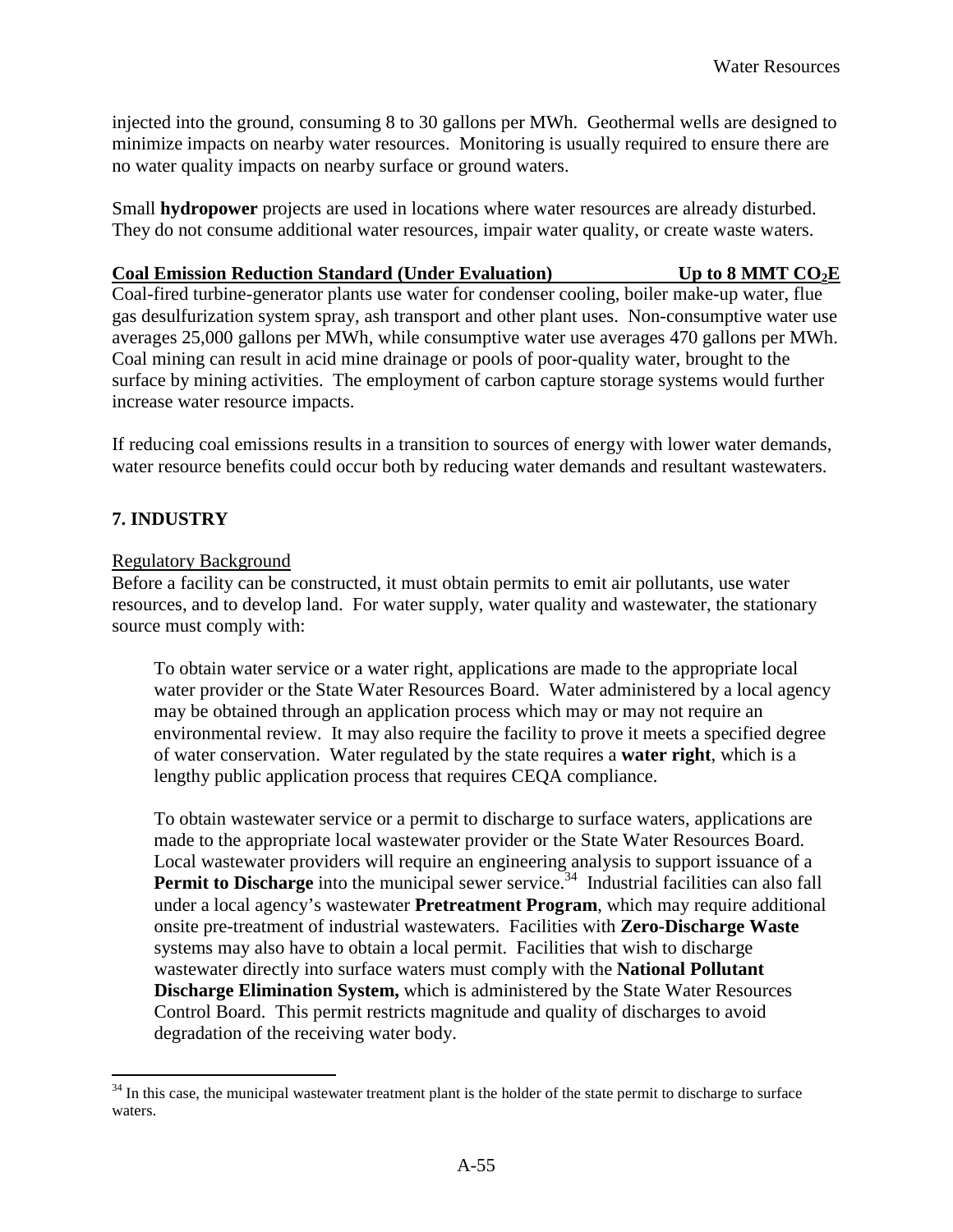Depending on the scale and nature of water and wastewater associated with a facility, it may have to comply with **CEQA** to support its permit applications. CEQA requires proposed industrial facilities to analyze and describe the potential for environmental impacts, identify ways to reduce adverse impacts and offer alternatives to the project, and to disclose this information to the public. A Local, Regional, or State government agency serves as the lead or responsible agency for a CEQA document. Local, Regional, and State government agencies also both establish guidance for CEQA analyses and review documents for consistency with established plans and regulations. This process examines projects for localized impacts and proposes measures to mitigate significant impacts.

#### **(I-1) Energy Efficiency and Co-Benefits Audits for Large Industrial Sources**

 This measure is not anticipated to affect water resources, unless measures are identified and implemented that improve energy efficiency through improving water use efficiency. **Carbon Intensity Standard for Cement Manufacturers (Under Evaluation) Carbon Intensity Standard for Concrete Batch Plants (Under Evaluation) Waste Reduction in Concrete Use (Under Evaluation) 0.5-1 MMTCO<sub>2</sub>E**  Energy efficiency and blended cements are not expected to impact water resources. As with any sector where biofuels are being considered as alternatives to fossil fuels there is the potential to impact water supply and water quality. **TBD MMTCO2E 1.1-2.5 MMTCO<sub>2</sub>E 2.5-3.5 MMTCO2E** 

#### **Refinery Energy Efficiency Process Improvement (Under Evaluation) 2-5 MMTCO<sub>2</sub>E**

 This measure is not anticipated to affect water resources, unless measures are identified that improve energy efficiency through improving water use efficiency.

#### **Removal of Methane Exemption from Existing Refinery Regulations (Under Evaluation) [0.01-0.05](https://0.01-0.05) MMTCO2E**

This measure would not affect water resources, as methane is an air emission.

### **Oil and Gas Extraction GHG Emission Reduction (Under Evaluation) 1-3 MMTCO2E GHG Leak Reduction from Oil and Gas Transmission (Under Evaluation)**

0.5-1.5 MMTCO<sub>2</sub>E

 This measure is not anticipated to affect water resources, as this measure addresses combustion and air emissions.

| <b>Industrial Boiler Efficiency (Under Evaluation)</b>     | $0.5$ -1.5 MMTCO <sub>2</sub> E |
|------------------------------------------------------------|---------------------------------|
| This measure is not anticipated to affect water resources. |                                 |

#### **Stationary Internal Combustion Engine Electrification (Under Evaluation-Revised) [0.1-0.05](https://0.1-0.05) MMTCO2E**

 Under this measure that is under evaluation, electrification or distributed generation (combined heat and power systems) would replace some large fossil-fuel based combustion engines at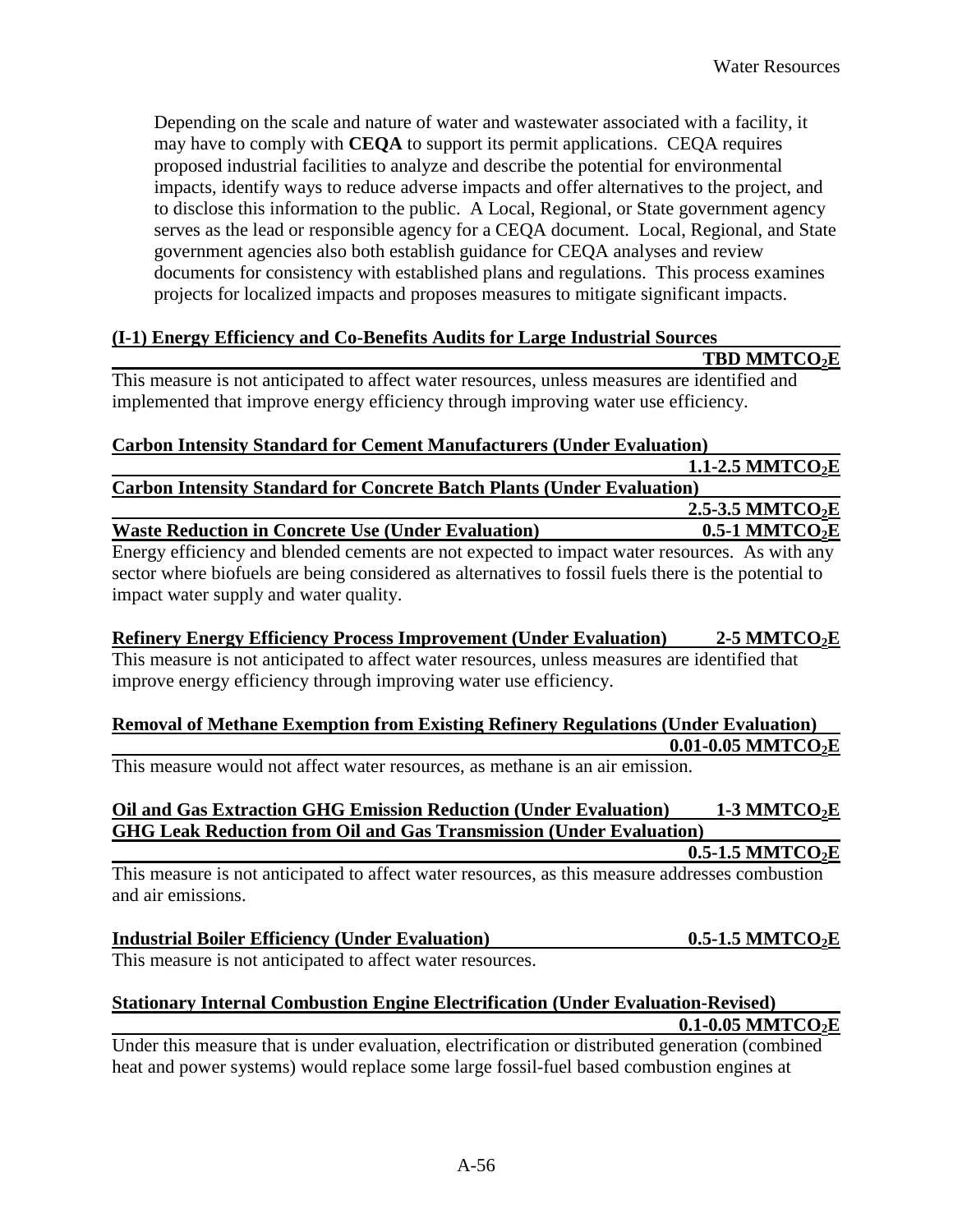industrial facilities. Water effects would depend upon both the engine being replaced and the new source of electricity, but overall the impact on water resources is expected to be minimal.

#### **Glass Plant Energy Efficiency—Equipment Efficiency and Use of Recycled Materials (Under Evaluation)**  0.1-0.2 MMTCO<sub>2</sub>E

This measure is not anticipated to affect water resources.

#### **Off-Road Equipment (Under Evaluation)**

Up to 0.5 MMTCO<sub>2</sub>E

This measure is not anticipated to affect water resources.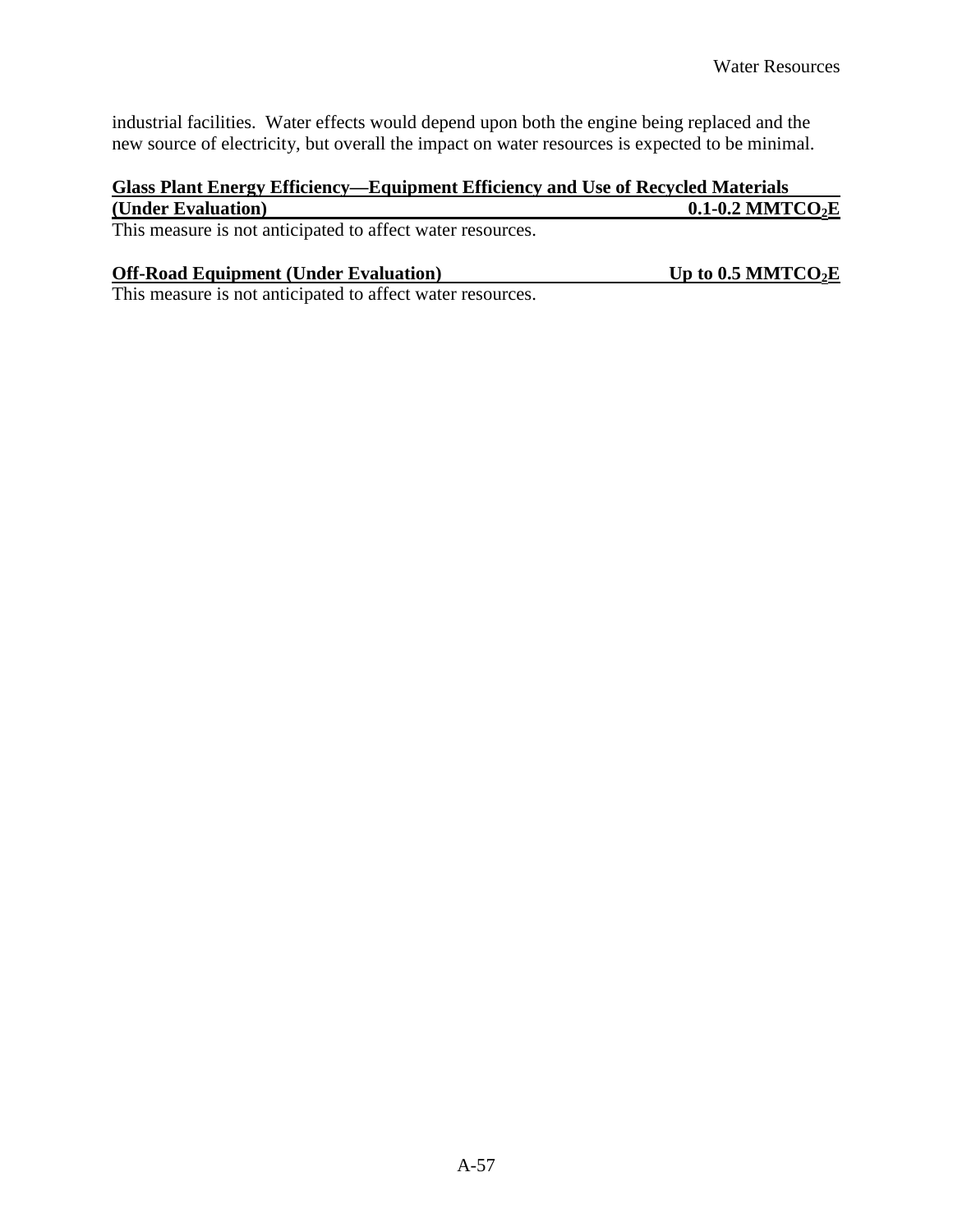## **D. NATIVE SPECIES AND BIOLOGICAL RESOURCES**

 Currently there are 58 species on the endangered list in California. Growing population and associated development will also continue to stress California's native species and biological resources, by removing or impairing habitat, or severing habitat corridors. By 2020, several listed or endangered species have the potential to become extinct due to the continued degradation of the natural system. Pressures from population growth come from the development of land for population support infrastructure, the overharvesting of food species, the introduction of invasive species and predation by household pets, and other disturbances to natural features, like the alteration of stream flows.

 The Attorney General has suggested that it is difficult to provide a general statement regarding the impacts the changing climate has on the State's varied ecosystems. It is clear that rising temperatures, altered water supplies, and other environmental variations will make some habitats less hospitable for sensitive plants and animals.

## **Regulatory Background**

 Native species and biological resources include native and introduced aquatic and terrestrial species, plants, and their habitats. Biological resources are regulated at both federal and state levels, and many water resource regulations also protect biological resources. These regulations help protect and recover resources, by requiring special review and permits of actions that may impact those resources.

Federal Laws and Regulations include:

 The **Endangered Species Act (ESA)** (16 U.S.C. 1531–1543) established a program for the conservation of threatened and endangered plants and animals and the habitats in which they are found. The U.S. Fish and Wildlife Service (FWS) of the Department of the Interior maintains a worldwide list which includes 1574 endangered species (599 are plants) and 351 threatened species (148 are plants). Species include birds, insects, fish, reptiles, mammals, crustaceans, flowers, grasses, and trees. The law requires federal agencies, in consultation with the FWS and/or the U.S. National Oceanic and Atmospheric Administration (NOAA) Fisheries Service, to ensure that actions they authorize, fund, or carry out are not likely to jeopardize the continued existence of any listed species or result in the destruction or adverse modification of designated critical habitat of such species. The law also prohibits any action that causes a "taking" of any listed species of endangered fish or [wildlife.](https://wildlife.35)<sup>35</sup>

 The **Fish and Wildlife Coordination Act** (16 U.S.C. 661–666) requires government agencies to consult with FWS prior to modifying the waters or channel of a body of water, with a view to the conservation of wildlife resources. The Act also authorizes land and water acquisition by federal construction agencies for wildlife conservation and development.

<u>.</u>

<sup>35</sup> <http://www.epa.gov/lawsregs/laws/esa.html>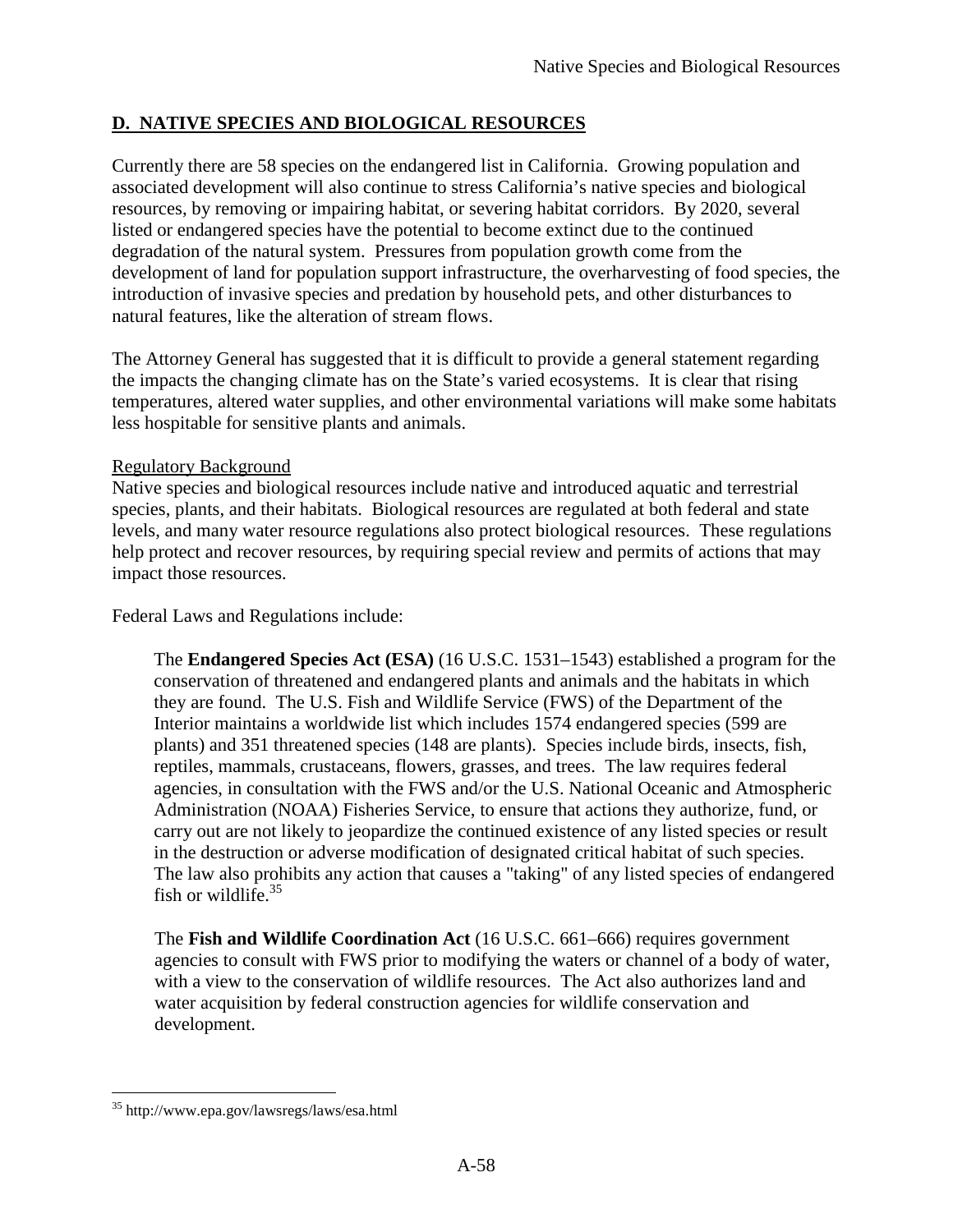The **Coastal Zone Management Act** (16 U.S.C. 1456) establishes federal programs for the management of the nation's coastal resources and the Great Lakes in order to balance economic development with environmental conservation, and for the study of human influences on estuaries. The programs are administered by NOAA's Office of Ocean and Coastal Resource Management (OCRM).

State Laws and Regulations include:

 The **California Endangered Species Act (CESA)** (Fish and Game Code § 2050 et seq.) was enacted to protect or preserve all native species of fishes, amphibians, reptiles, birds, mammals, invertebrates, and plants, and their habitats, threatened with extinction and those experiencing a significant decline which, if not halted, would lead to a threatened or endangered designation. The Department of Fish and Game (DFG) is charged with enforcing the Act and with issuing permits authorizing incidental "take" to otherwise lawful development projects.

 The **Native Plant Protection Act** (Fish and Game Code § 1900–1913) was enacted to preserve, protect and enhance endangered or rare native plants of this state. Habitats are threatened with destruction, drastic modification, or severe curtailment, or because of commercial exploitation or by other means, or because of disease or other factors. DFG maintains a list of protected plants and negotiates agreements to protect threatened plants.

 The **Natural Community Conservation Planning Act** (Fish and Game Code § 2800 et seq.) expands the Endangered Species Act to conserve natural communities at the ecosystem scale while accommodating compatible land use. The program seeks to anticipate and prevent the controversies and gridlock caused by species' listings by focusing on the long-term stability of wildlife and plant communities and including key interests in the process. This program is implemented by DFG.

 The **California Coastal Act** (Public Resources Code § 30000, et seq.) is California's version of the federal Coastal Zone Management Act. To protect California's coastal resources, the California Coastal Commission reviews all proposed construction in the defined coastal zone.

## Process of Evaluation

 Where possible, ARB reviewed existing studies, environmental documentation, and regulatory documentation for pertinent information. Documentation and studies for existing activities were used to estimate expansion of those types of activities. Where no information was available, ARB consulted experts at state agencies, including at the Air Resources Board and Climate Action Team agencies. More detailed information about the recommended regulations and the measures under evaluation is provided in Appendix C of the Draft Scoping Plan, as well as in the discussion of the potential impact on air resources (Section 3A).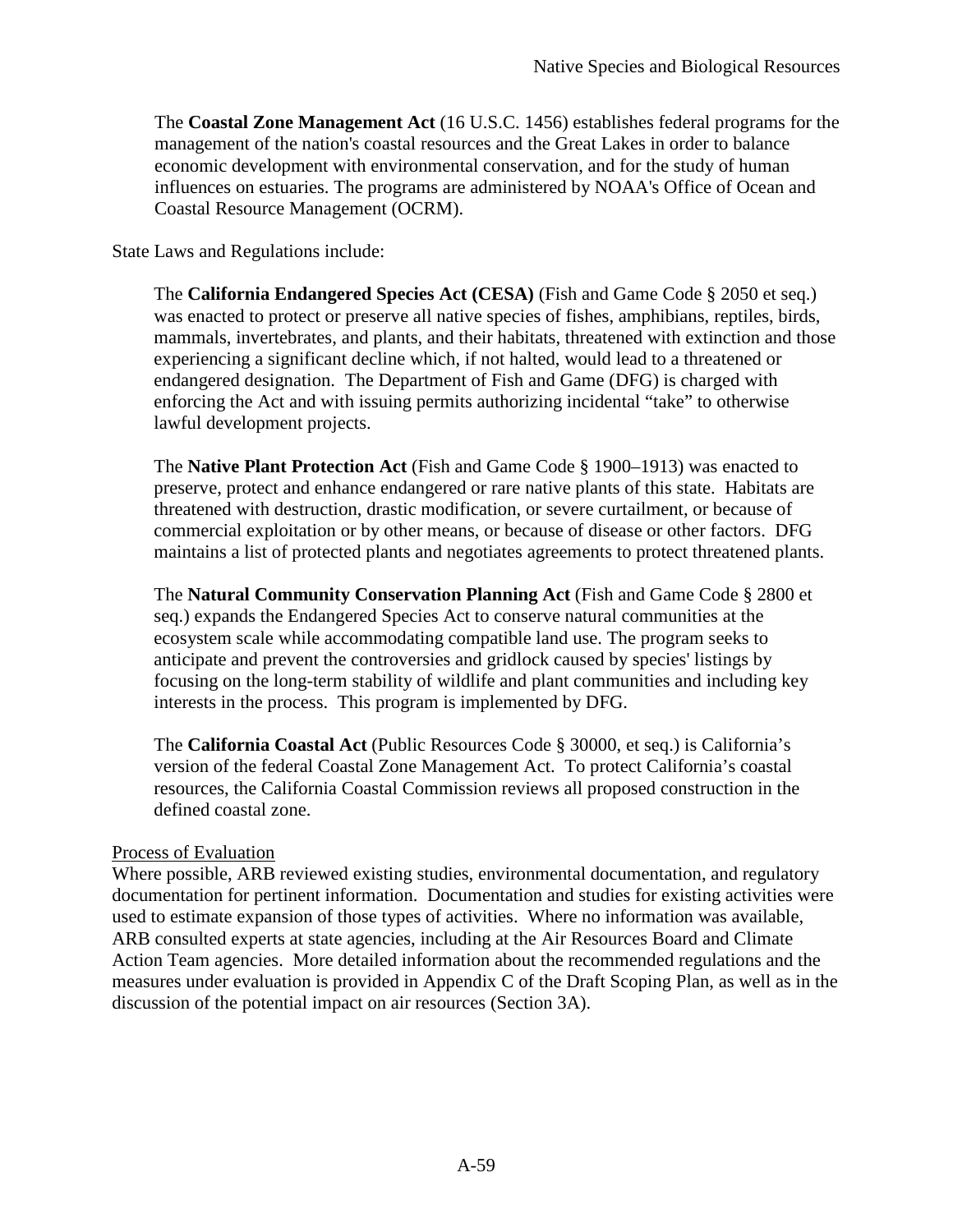## **1. CALIFORNIA CAP-AND-TRADE PROGRAM LINKED TO WESTERN CLIMATE INITIATIVE**

 No direct impacts from the recommended measure were identified at this time that could adversely affect plant or animal species or the resources on which they rely as a result of a compliance-based trading program that complies with AB 32 requirements. Indirect impacts of this recommended measure would be evaluated as part of the rule development process.

## **2. TRANSPORTATION AND GOODS MOVEMENT**

### **(T-1) Pavley I and Pavley II-Light-Duty Vehicle GHG Standards 31.7 MMT CO<sub>2</sub>E 1.8 MMT CO<sub>2</sub>E <b>1.8 MMT** CO<sub>2</sub>E

 At times, the refining, marketing and distribution of gasoline adversely affects water quality due to leaks, spills, and wastewater discharge. These water quality impacts can also impair important habitat, or interfere with critical life-cycles of native species. Any reduction in fuel use would reduce the opportunity for such occurrences. Consequently, the ARB staff projects that the recommended measures could have a positive impact on biological resources.

## **(T-2)** Low Carbon Fuel Standard 16.5 MMT CO<sub>2</sub>E

 At times, the refining, marketing and distribution of petroleum fuels adversely affects water quality due to leaks, spills, and wastewater discharge. These water quality impacts can also impair important habitat, or interfere with critical life-cycles of native species. Any reduction in petroleum fuel use would reduce the opportunity for such occurrences.

 Some biofuels feedstocks have the potential to affect native species and biological resources, if feedstocks are produced though conversion of important habitat to agriculture or increase agricultural activities in species' corridors.

 Hydrogen production and use should have little or no affect on native species and biological resources outside of any potential effects from its energy and water source.

| (T-4) Ship Electrification at Ports      | $0.2$ MMT CO <sub>2</sub> E |
|------------------------------------------|-----------------------------|
| (T-5) Goods Movement Efficiency Measures | 3.5 MMT $CO2E$              |

 Ports affect the coastal and ocean environments, intersecting with shallow aquatic habitat and species, pelagic species including migrating mammals, and bird species. Some of these species are endangered or threatened. Species and habitats can be impacted by physical activity within or changes to their habitat, water quality degradation through wastes and accidental discharges, and through the introduction of invasive species by international vessels. Ports regularly undertake programmatic and project-level CEQA documentation for their proposed activities, and many coastal environments in California have special environmental regulations and oversight.

 One maintenance practice to be considered in the commercial harbor craft measure is the use of anti-fouling products on the hulls to improve hull smoothness. The active ingredient of a number of anti-fouling products is copper. The copper is slowly leached out of the product and thereby inhibits the growth of species that foul vessel hulls. The potential adverse impacts to biological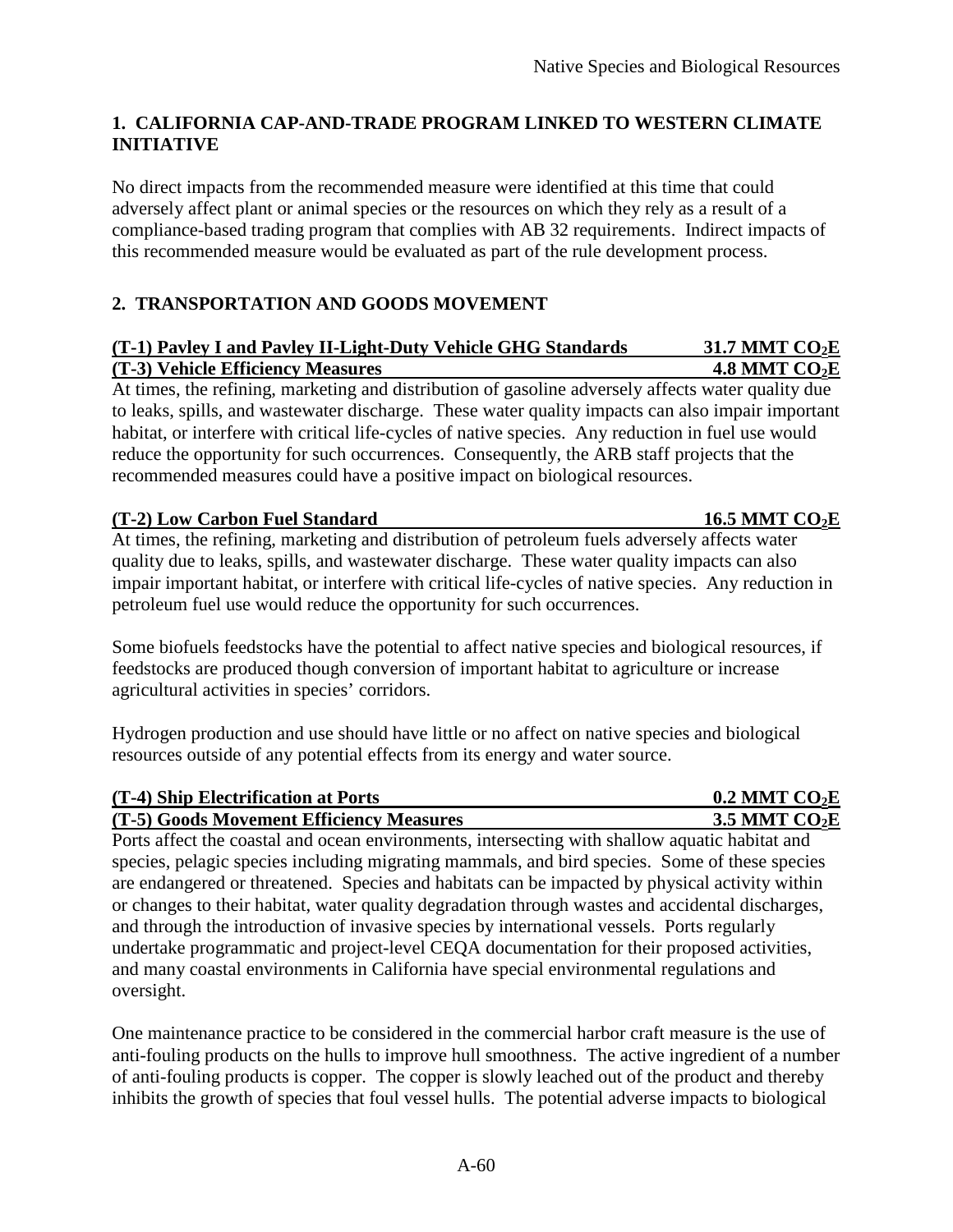resources are associated with the leached copper, particularly in harbors and marinas that are relatively shallow and experience a reduced level of water circulation. The use of anti-fouling products containing copper could negatively impact biological resources. ARB staff would promote the use of non-toxic anti-fouling products by vessel owner/operators and educate them about the dangers associated with other products. With non-toxic products, a vessel owner/operator would have to clean the hull more frequently than if they were to use copper- based anti-fouling products. However, non-toxic products do not need to be reapplied as often as copper-based products.

 The recommended goods movement measures are to improve efficiencies in port activities to reduce GHG emissions. Many of these efficiencies could result in reduced fossil-fuel combustion. Reduced fossil-fuel combustion at ports has similar potential benefits described in the evaluation of measures T-1 and T-3. Improvements in ocean and harbor vessels could also potentially reduce regular and accidental discharges to water.

#### **(T-6) Heavy Duty Vehicle GHG Emission Reduction – Aerodynamic Efficiency**

|                                                   | 1.4 MMT $CO2E$              |
|---------------------------------------------------|-----------------------------|
| (T-7) Medium and Heavy-Duty Vehicle Hybridization | $0.5$ MMT CO <sub>2</sub> E |
| (T-8) Heavy-Duty Engine Efficiency                | $0.6$ MMT CO <sub>2</sub> E |

 Measures T-6 and T-8 are not expected to affect native species or biological resources, as they are not expected to change the number of vehicles in 2020. Measure T-7 is estimated to avoid some fossil-fuel combustion, and in that respect could have benefits similar to measures T-1 and T-3.

## **(T-10) High Speed Rail 1 MMT CO2E**

 The Draft Scoping Plan supports the implementation of a high speed rail system. The recommended HSR program has undergone environmental review under CEQA and NEPA. ARB reviewed this documentation for its analysis of biological resources. The programmatic EIR/EIS examined the impacts of the High Speed Rail on biological resources at a statewide level, finding that the HSR has the potential for significant impacts on biological resources and wetlands. This is largely due to the need for new infrastructure corridors in areas of biological resources. The PEIR/EIS identifies program design, mitigation, and further evaluation strategies to minimize these impacts.

## **Feebates (Under Evaluation)** 4 MMT CO<sub>2</sub>E

 This measure considers financially incenting the transition from high-GHG emitting vehicles to low-GHG emitting vehicles by imposing a fee on the former and offering a rebate on the latter. This would have upstream impacts on biological resources similar to measures T-1 and T-3.

## **3. LOCAL GOVERNMENT AND REGIONAL TARGETS**

#### **Regulatory Background**

 Local governments have the authority to establish allowable land uses within their spheres of influence in **General Plans**. **Government Code § 65040.2** directs cities and counties to develop these comprehensive, long-term plans to guide future development.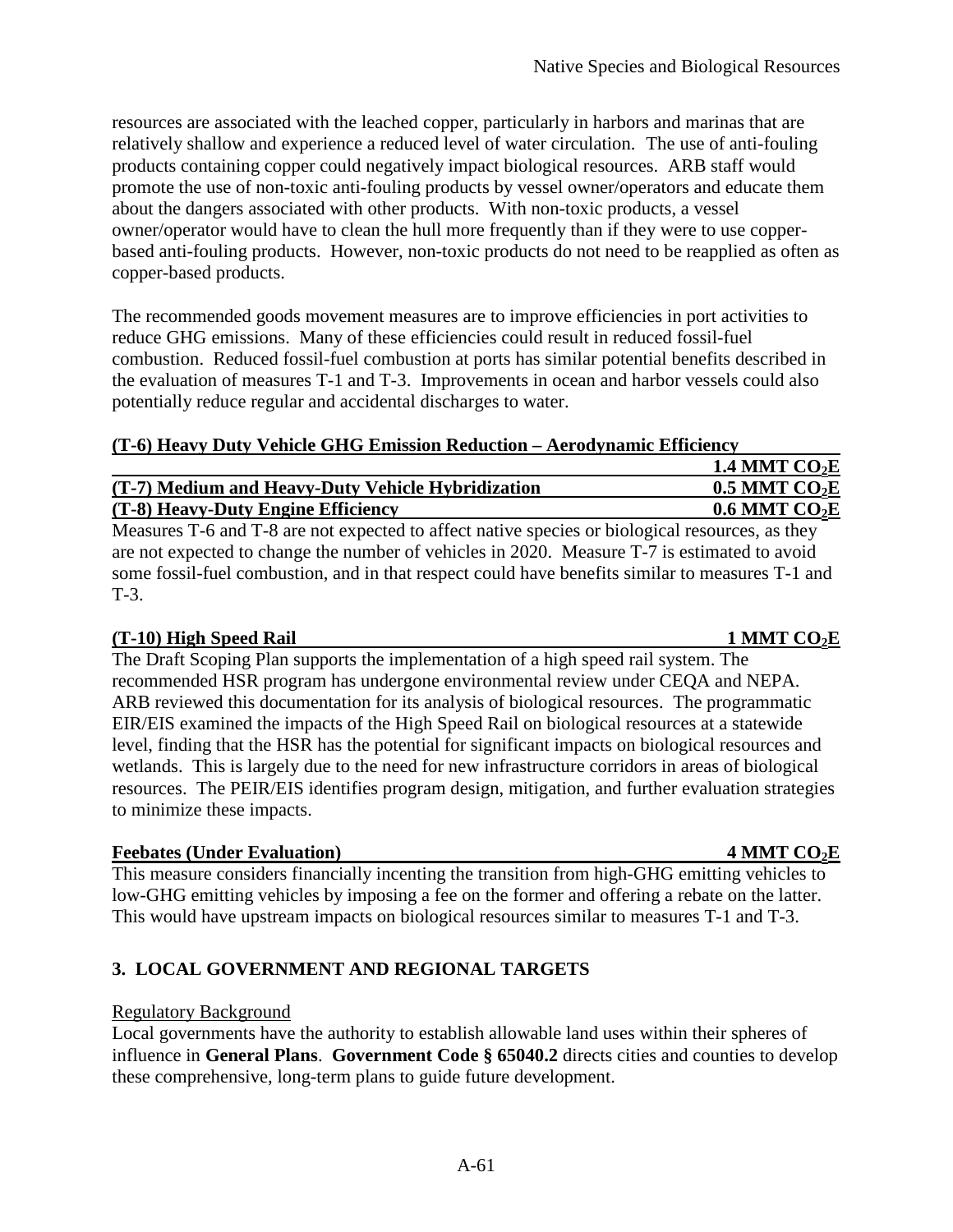The **California Land Conservation Act of 1965**, known as the Williamson Act, enables local governments to enter into contracts with private landowners to restrict properties to agricultural and open space activities.

 **CEQA** requires General Plans to describe the potential for environmental impacts through a public process.

 **LAFCOs** in each county adopt spheres of influence for each city within the county, and make determinations on changes to those boundaries. Their decisions can influence air quality in the way in which they allow additional development to occur.

#### **(T-9) Local Government Actions and Regional Targets 2 MMT CO2E**

 Development that emphasizes low impact, compact growth in urban areas can also emphasize biological-species friendly development, incorporation of wildlife corridors, conservation of open spaces and valuable habitat and reduced overall footprint. These types of activities would benefit biological resources and native species directly. Indirectly, reducing impacts on water quality and air quality could also benefit biological resources and native species.

| <b>Congestion Pricing (Under Evaluation)</b>                        | up to 1 MMT $CO2E$ |
|---------------------------------------------------------------------|--------------------|
| <b>Pay-As-You-Drive Insurance Premiums (Under Evaluation)</b>       | up to 1 MMT $CO2E$ |
| <b>Indirect Source Rules for New Development (Under Evaluation)</b> | up to 1 MMT $CO2E$ |
| <b>Programs to Reduce Vehicle Trips (Under Evaluation)</b>          | up to 1 MMT $CO2E$ |

 The measures are proposed as mechanisms to reduce vehicle use and to encourage higher density developed areas. Increasing density also preserves land from development, and would complement measure T-9.

## **4. ELECTRICITY AND NATURAL GAS**

#### Regulatory Background

 For large energy facilities, the **CEC Certification process** serves as an equivalent to the otherwise required state and local permitting requirements. The CEC has authority to certify (permit) the construction and operation of thermal electric power plants 50 megawatts or larger and all related facilities. The site certification process provides a review and analysis of all aspects of a proposed project, including water supply availability and wastewater impacts, equivalent to the CEQA process. The process is also a public process. Smaller facilities with no potentially significant environmental impacts can apply for an exemption process, similar to a mitigated negative declaration approach under CEQA.

 The CEC works with local governments to ensure a functionally equivalent permitting process. CEC prepare the necessary evaluation in a "Preliminary Staff Assessment", working with federal, state, and local government to ensure it provides the information needed for the respective agencies to approve the project and either serves as the appropriate permit or basis for the appropriate permit.

 The State Water Resources Control Board's "**Water Quality Control Policy on the Use and Disposal of Inland Waters Used for Powerplant Cooling**" (Order No. 75-58) encourages the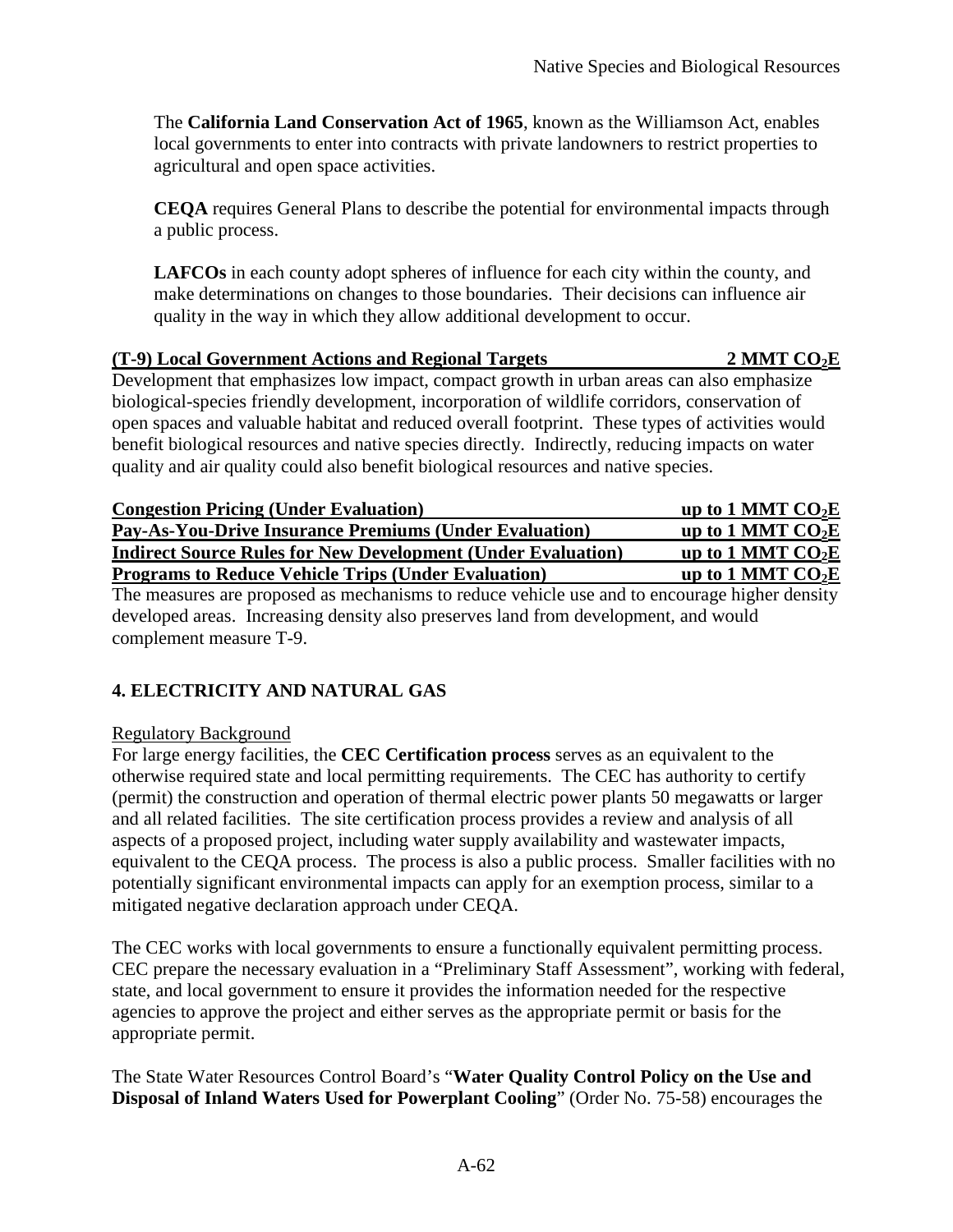use of alternative sources of cooling water and/or the use of alternative cooling technology. Alternative sources of cooling water identified in the policy include wastewater, irrigation return flows, and naturally brackish water. The policy also encourages the evaluation of dry or wet/dry cooling technology for those facilities that may require water from the Sacramento-San Joaquin River Delta. A fundamental purpose of this regulation is to protect species from impingement and entrainment by cooling tower intakes and from thermal discharges of cooling towers.

| (E-1) Energy Efficiency and Conservation                                | <u>15.2 MMTCO2E</u>        |
|-------------------------------------------------------------------------|----------------------------|
| (CR-1) Energy Efficiency and Conservation                               | $4.2$ MMTCO <sub>2</sub> E |
| <b>Additional Energy Efficiency and Conservation (Under Evaluation)</b> | <u>4.8 MMT CO2E</u>        |

 Avoided demand for electricity would potentially result in a reduction of the number of power plants constructed in the future, some of which may have developed in areas with important These measures are not expected to directly affect native species or biological resources. habitat.

## **(CR-3)** Solar Water Heating  $0.1$  MMT CO<sub>2</sub>E **Expansion of Solar Water Heating (Under Evaluation) 1 MMT CO2E**

 These measures are not expected to affect native species or biological resources, as they are located in developed areas. Avoided demand for electricity would potentially result in a reduction of the number of power plants constructed in the future, some of which may have developed in areas with important habitat.

## **(E-4) Million Solar Roofs 2 MMT CO2E Expanded Million Solar Roofs (Under Evaluation) 1.3 MMT CO2E**

 These measures are not expected to directly affect native species or biological resources, as they are located in developed areas. Avoided demand for electricity would potentially result in a reduction of the number of power plants constructed in the future, some of which may have developed in areas with important habitat.

## **(E-3) Increasing Combined Heat and Power 6.8 MMT CO<sub>2</sub>E**

 This recommended measure would not directly impact native species or biological resources, as CHP systems would be installed in existing facilities. Avoided demand for electricity could potentially result in a reduction of the number of power plants constructed in the future, some of which may be developed in areas with important habitat.

## **(E-2) Renewables Portfolio Standard 21.2 MMT CO<sub>2</sub>E**

 This recommended measure would increase the overall percentage of renewable energy sources such as wind, solar, biomass and geothermal, of each utility's energy sources. This requirement could be met through any potential mixture of renewable energy sources, and will most likely be driven by a number of factors, including the availability of renewable sources within the geographic region of each utility. For these reasons the benefits and impacts of each renewable resources are evaluated relative to natural gas, and are not individual quantified for potential air emissions.

 Wind, solar, and geothermal facilities are located where they can best harness these resources, often in rural areas. Although biological resources and native species are best addressed on a

#### A-63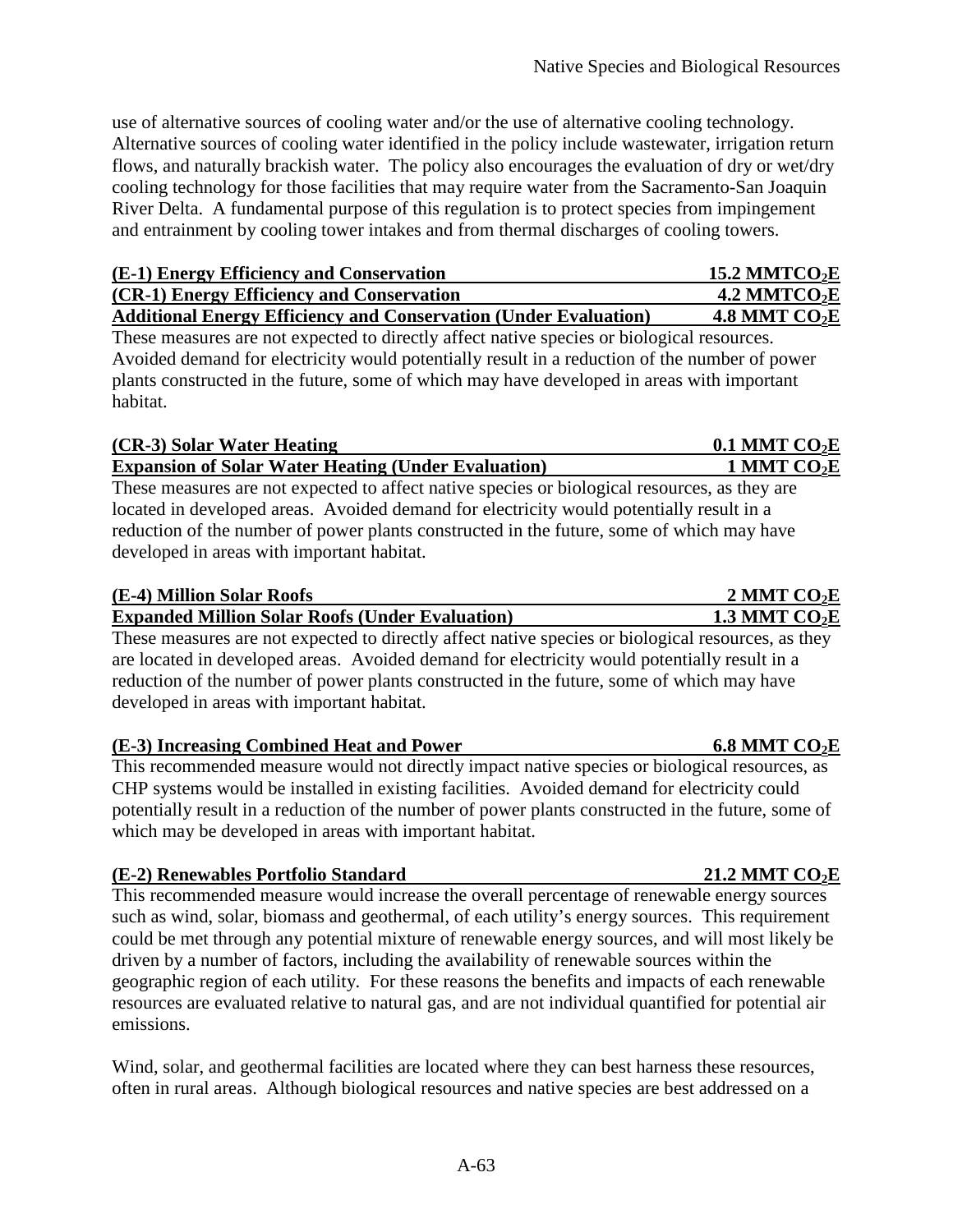project-level basis, a higher-level analysis indicates that projects in rural areas and using greater amounts of land have a significantly greater potential for impacts than their urban, small acreage counterpoints.

 **Wind** energy projects have potential direct and indirect impacts to birds and bats, including death. Siting and design of wind turbines and related infrastructure can minimize potential impacts. Advances in turbine and wind farm design have resulted in the use of fewer, more powerful turbines and better protection for birds. Wind project developers can also use guidelines developed by the California Energy Commission and the California Department of Fish and Game to evaluate and minimize these impacts.

 **A solar thermal** plant requires around 50 times more land than combined-cycle natural gas- fueled power plant per MW. Construction activities associated with solar thermal plants disturb the land, and fencing can interfere with wildlife corridors. Specific impacts will depend on the biological characteristics of the land being developed for solar thermal plants, and sensitive populations and habitat should be avoided as a matter of state policy. The 2007 Environmental Performance Report from the California Energy Commission identifies and discusses the potentially significant and cumulative impacts of a large number of solar plants proposed on Bureau of Land Management (public) lands, including on sensitive species in the Mojave Desert. Projects located in areas where the vegetation and habitat have already been disturbed are preferable. There are also potential issues associated with uncompleted projects, where vast amounts of land are disturbed in facility preparation, but plants are not constructed. Nitrogen dioxide deposition from cooling towers can also degrade vegetation, which is generally mitigated through additional provision of habitat compensation.

 There are no current large-scale **solar photovoltaic** plants operating in California, although there are several proposed. Photovoltaic plants use more land per MW than solar thermal plants, and about 80 times the acreage of a combined-cycle natural gas plant per MW. The 2007 Environmental Performance Report states that current technological advances may reduce the land footprint by up to 50 percent. Affects on biological resources and native species would be determined by the location of the plant.

 **Biomass** (forest or agricultural residuals), **anaerobic digesters**, and combustion of **landfill** gases are not expected to affect biological resources and native species outside of their physical construction impacts.

 **Geothermal** projects are frequently located in rural areas and undisturbed areas, but have a relatively small footprint. It is possible that new projects would impact biological resources and would be required to reduce or minimize those impacts through habitat compensation. Nitrogen dioxide deposition from cooling towers can also degrade vegetation.

 **Small hydropower** projects could potentially affect biological species and native species, if they are present in the already-disturbed habitat that manmade channels may provide.

 New transmission infrastructure can also impact biological resources and native species through habitat disturbance and alteration (during and following construction) and through direct harm of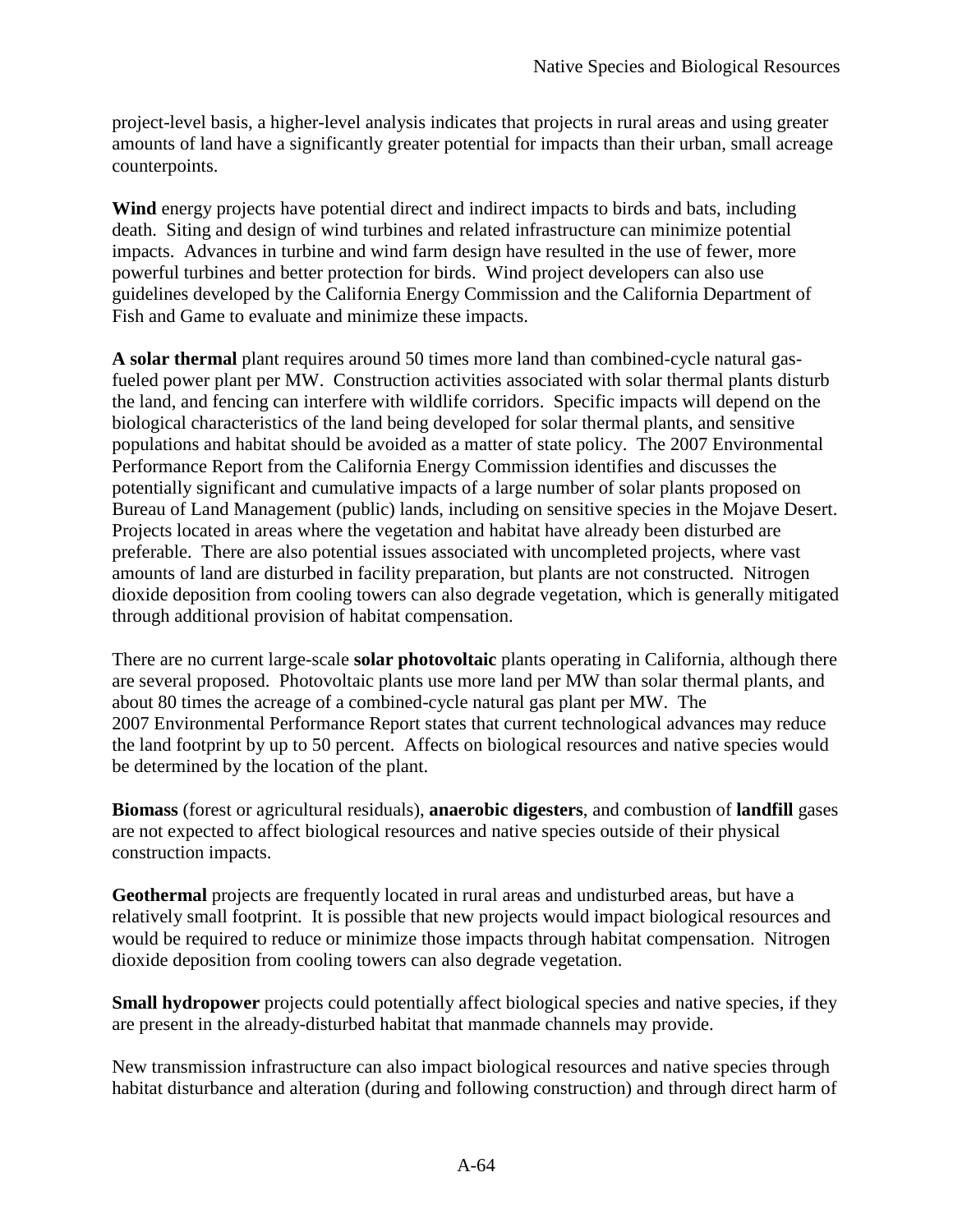birds and bats from operating power lines. The RETI project is examining these issues and is expected to have recommendations this year.

## **Coal Emission Reduction Standard (Under Evaluation)** Up to 8 MMT CO<sub>2</sub>E

 The operation of coal plants has associated air emissions and local depositions of selenium, mercury, and other toxics, as well as sulfates and nitrates. These toxics, nitrates and sulfates have the potential to impact biological resources and native species. Acid mine drainage and habitat destruction associated with coal mining also pose significant impacts to local biological resources and native species. Reducing coal-fired power plants in the future could potentially avoid these types of impacts in new locations. Replacement of those plants with energy sources in California could result in affects on biological resources and native species. Types and scale of effects are described in the evaluation of measure E-2.

## **7. INDUSTRY**

## **Regulatory Background**

 Before a facility can be constructed, it must obtain various permits to emit air pollutants, use water resources, and to develop land. If the proposed facility construction occurs in a location with identified habitat or species, or occurs in the vicinity of a surface water or protected area, the stationary source must comply with:

 **CEQA** requires proposed electricity and natural gas facilities to analyze and describe the potential for environmental impacts, identify ways to reduce adverse impacts and offer alternatives to the project, and to disclose this information to the public.

### **(I-1) Energy Efficiency and Co-Benefits Audits for Large Industrial Sources**

**TBD MMTCO2E** 

 These measures are not expected to affect native species or biological resources, as all actions would occur on already developed lands.

| <b>Carbon Intensity Standard for Cement Manufacturers (Under Evaluation)</b>                         |                              |
|------------------------------------------------------------------------------------------------------|------------------------------|
|                                                                                                      | 1.1-2.5 MMTCO <sub>2</sub> E |
| <b>Carbon Intensity Standard for Concrete Batch Plants (Under Evaluation)</b>                        |                              |
|                                                                                                      | 2.5-3.5 MMTCO <sub>2</sub> E |
| <b>Waste Reduction in Concrete Use (Under Evaluation)</b>                                            | $0.5-1$ MMTCO <sub>2</sub> E |
| Energy efficiency and blended cements are not expected to impact biological resources. As with       |                              |
| any sector where highels are being considered as alternatives to fossil fuels there is the notantial |                              |

 any sector where biofuels are being considered as alternatives to fossil fuels there is the potential to impact biological resources through changes in land and water resources.

### **Refinery Energy Efficiency Process Improvement (Under Evaluation) 2-5 MMTCO<sub>2</sub>E Removal of Methane Exemption from Existing Refinery Regulations (Under Evaluation) [0.01-0.05](https://0.01-0.05) MMTCO2E**

 These measures are not expected to affect native species or biological resources, as all actions would occur on already developed lands.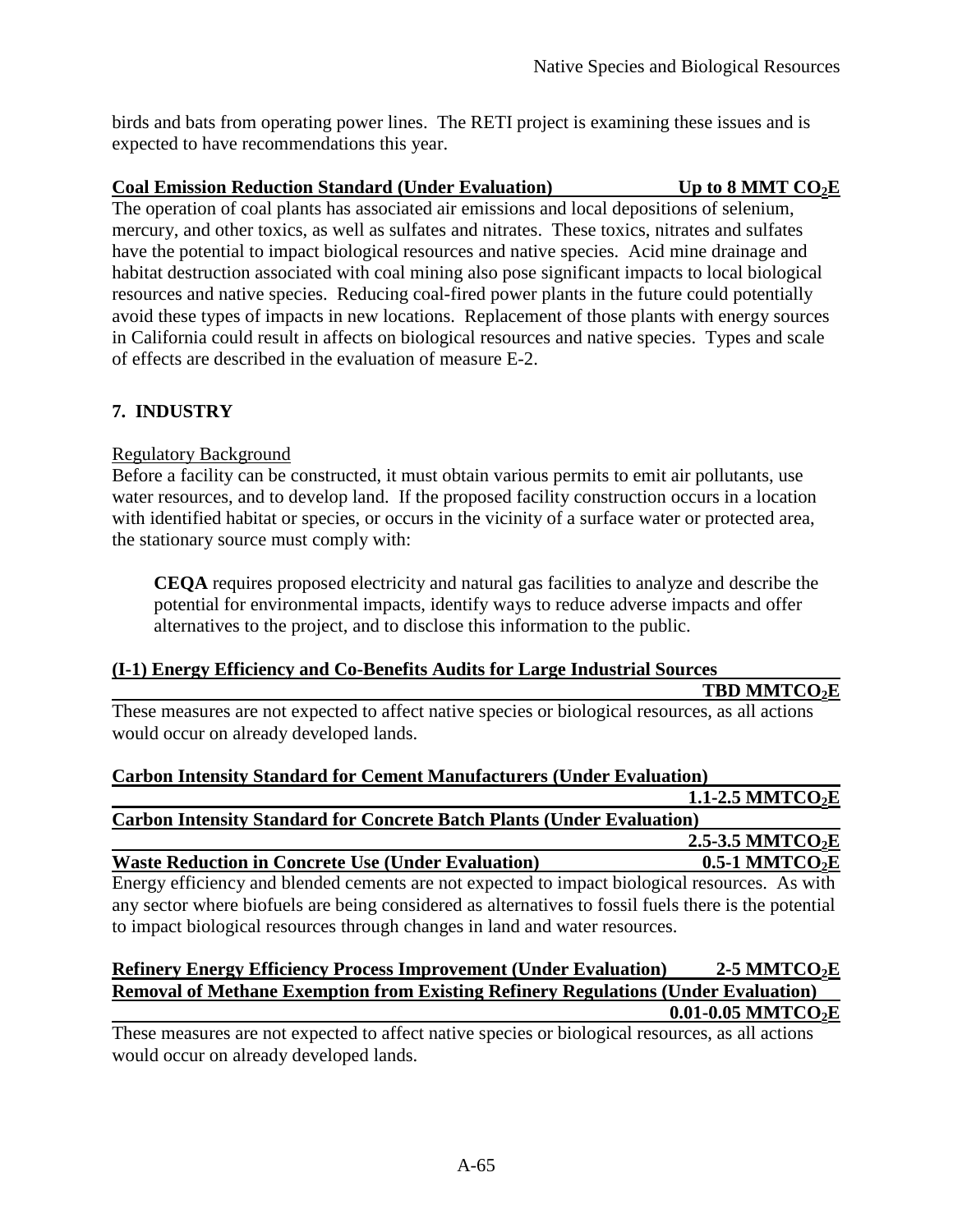### **Oil and Gas Extraction GHG Emission Reduction (Under Evaluation) 1-3 MMTCO2E GHG Leak Reduction from Oil and Gas Transmission (Under Evaluation)**

#### 0.5-1.5 **MMTCO**<sub>2</sub>**E**

 These measures are not expected to affect native species or biological resources, as all actions would occur on already developed lands.

| <b>Industrial Boiler Efficiency (Under Evaluation)</b>                                  | $0.5$ -1.5 MMTCO <sub>2</sub> E |
|-----------------------------------------------------------------------------------------|---------------------------------|
| <b>Stationary Internal Combustion Engine Electrification (Under Evaluation-Revised)</b> |                                 |
|                                                                                         | $0.1$ -0.5 MMTCO <sub>2</sub> E |

 These measures are not expected to affect native species or biological resources, as all actions would occur on already developed lands.

#### **Glass Plant Energy Efficiency—Equipment Efficiency and Use of Recycled Materials (Under Evaluation)** 0.1-0.2 MMTCO<sub>2</sub>E

 This measure is not expected to affect native species or biological resources, as all actions would occur on already developed lands.

### **Off-Road Equipment (Under Evaluation)** Up to 0.5 MMTCO<sub>2</sub>E

 This measure is not expected to affect native species or biological resources, as the number of vehicles and equipment would not change as a result of this measure.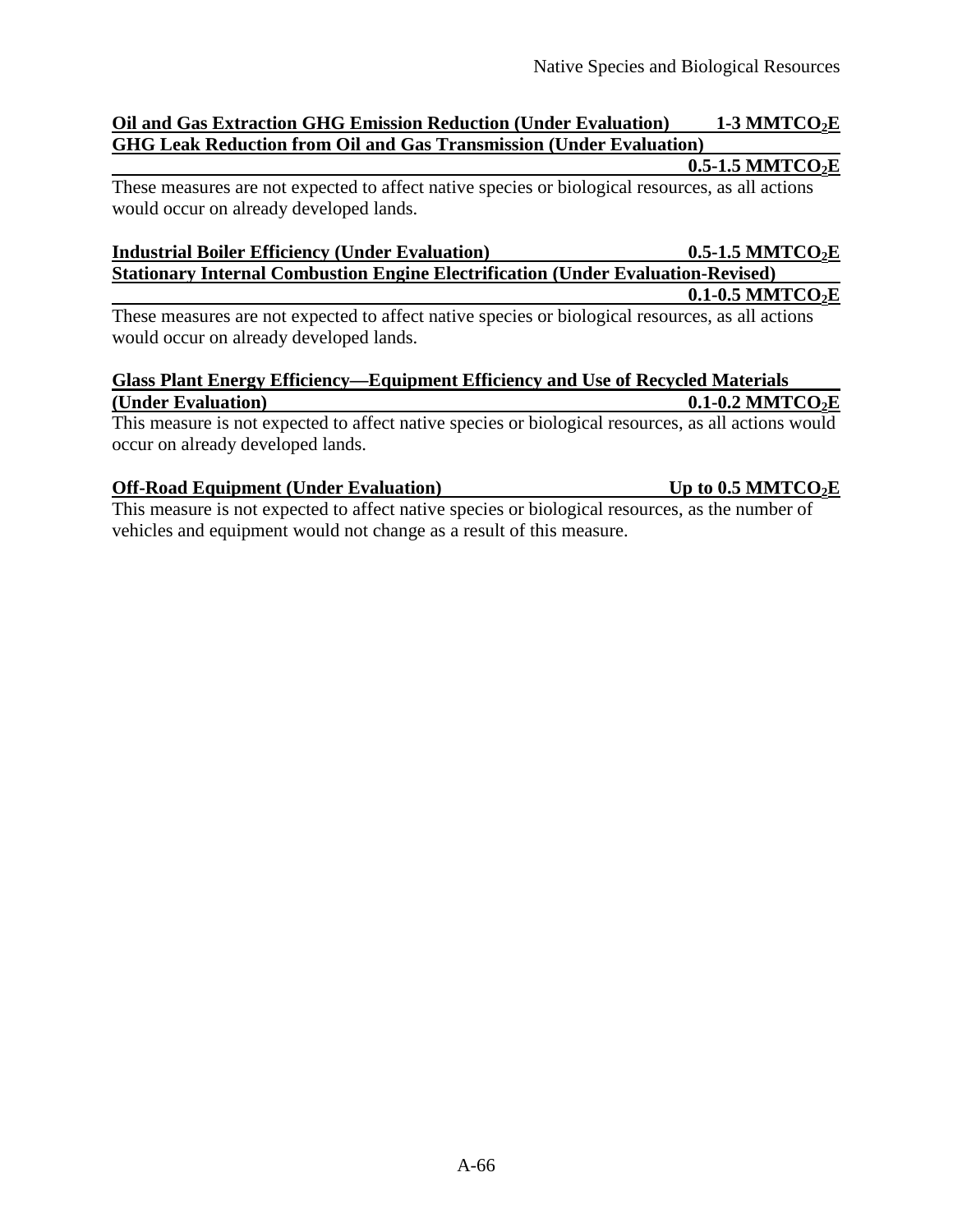## **E. WASTE DISPOSAL AND HAZARDOUS WASTE**

### Regulatory Background

Solid waste and hazardous materials are regulated at a federal level by the U.S. EPA.

 Solid and hazardous waste management is regulated through the **Resource Conservation and Recovery Act** (RCRA, Title 40 of the Code of Federal Regulations parts 239 through  299)**.** RCRA established a solid waste program (subtitle D) that set guidelines for solid waste management and disposal facilities and prohibits open dumping; a hazardous waste program (subtitle C) which established a "cradle to grave" approach of hazardous material handling; and an underground storage tank program (subtitle I) that regulates tanks storing hazardous substances and petroleum products.

 States have developed permitting programs to implement RCRA. In California, there are a number of statutes:

 **Title 14 of the California Code of Regulations (CCR)** enacted the State's solid waste management program. **Title 27 CCR** imposes restrictions on land disposal to protect water resources. The California Integrated Waste Management Board (CIWMB) is the state agency charged with overseeing enforcement of these regulations. Local agencies are responsible for developing, implementing, and enforcement waste management programs that are certified and enforced by the CIWMB.

 The Department of Toxic Substances Control (DTSC) implements and enforces California's hazardous materials management program **(Title 22 Division 4.5 CCR)**, in conjunction with Certified Unified Program Agencies (CUPA). Hazardous materials are codified as materials that are toxic, reactive, ignitable or corrosive and have special disposal requirements. Hazardous materials are tracked from generator to waste facility, and handlers have to meet tracking and handling requirements.

### Process of Evaluation

 Where possible, ARB reviewed existing studies, environmental documentation, and regulatory documentation for pertinent information. Documentation and studies for existing activities were used to estimate expansion of those types of activities. Where no information was available, ARB consulted experts at state agencies, including at the Air Resources Board and Climate Action Team agencies. More detailed information about the recommended regulations and the measures under evaluation is provided in Appendix C of the Draft Scoping Plan, as well as in the discussion of the potential impact on air resources (Section 3A).

## **1. CALIFORNIA CAP-AND-TRADE PROGRAM LINKED TO WESTERN CLIMATE INITIATIVE**

 The recommended measure is not anticipated to result in a substantial increase in the generation of solid or hazardous wastes. There may be a potential for GHG emission reduction technologies to result in the use of hazardous materials (e.g., ammonia from electricity generation). The cap and trade program will comply with the environmental considerations required by AB 32 as well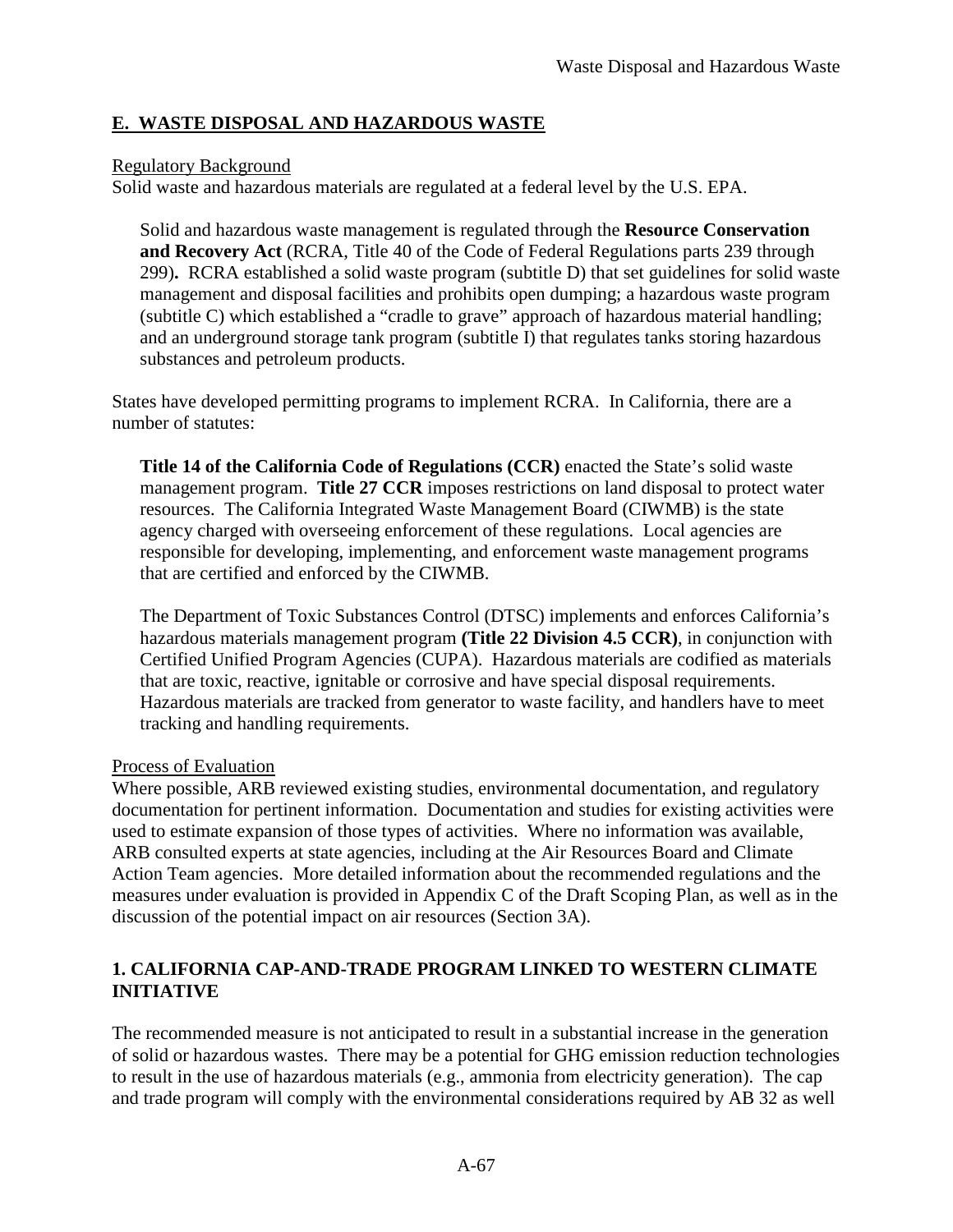as existing state and federal regulations. As part of the regulatory development of this measure, this potential will be further examined.

## **2. TRANSPORTATION AND GOODS MOVEMENT**

## **(T-1) Pavley I and Pavley II-Light-Duty Vehicle GHG Standards 31.7 MMT CO<sub>2</sub>E 1.8 MMT CO<sub>2</sub>E <b>1.8 MMT** CO<sub>2</sub>E

 These measures are not expected to affect waste disposal or hazardous materials, as they do not recommend significantly or materially changing vehicles. Reduced upstream transport of fuels would reduce the potential for accidental spills.

## **16.5 MMT CO<sub>2</sub>E <b>16.5 MMT** CO<sub>2</sub>E

 **Biodiesel:** Biodiesel production uses sodium hydroxide, hexane, sulfuric acid, and methanol. These will be present in any waste generated and stearates are also likely generated during the esterification process. An EIR for a Biodiesel facility in CA lists: "Glycerol Disposal– The glycerol by-product contains unused catalyst, salt, water, methanol, and soaps that the facility is planning to dispose of as a dust inhibitor for roads or used for producing hydrogen." Biodiesel biodegrades much more rapidly than regular diesel.

Ethanol: Current state-of-the-art dry milling plants are expected to generate minimal waste, including little to no waste water (due to recycling). EIRs for facilities indicate hydraulic oil as being the only hazardous waste that needs disposal.

Hydrogen: Precious metals, such as platinum, are expected to be recovered from fuel cells at the end of their useful life. Carbon fiber used in hydrogen tanks is highly valuable as a recycled material.

| (T-4) Ship Electrification at Ports                                                             | $0.2$ MMT CO <sub>2</sub> E |
|-------------------------------------------------------------------------------------------------|-----------------------------|
| (T-5) Goods Movement Efficiency Measures                                                        | 3.5 MMT $CO2E$              |
| These measures are not expected to affect waste disposal or hazardous materials, as they do not |                             |
| recommend significantly or materially changing vehicles, vessels, structures, or equipment.     |                             |

Reduced upstream transport of fuels would reduce the potential for accidental spills.

# **(T-6) Heavy Duty Vehicle GHG Emission Reduction – Aerodynamic Efficiency**

|                                                   | 1.4 MMT $CO2E$              |
|---------------------------------------------------|-----------------------------|
| (T-7) Medium and Heavy-Duty Vehicle Hybridization | $0.5$ MMT CO <sub>2</sub> E |
| (T-8) Heavy-Duty Engine Efficiency                | $0.6$ MMT CO <sub>2</sub> E |

 These measures are not expected to affect waste disposal or hazardous materials, as they do not recommend significantly or materially changing vehicles. Reduced upstream transport of fuels would reduce the potential for accidental spills.

## **(T-10) High Speed Rail 1 MMT CO2E**

 The Draft Scoping Plan supports the implementation of a high speed rail system. The recommended HSR program has undergone environmental review under CEQA and NEPA. ARB reviewed this documentation for its analysis of biological resources. The programmatic EIR/EIS examined the impacts of the High Speed Rail on waste and hazardous resources at a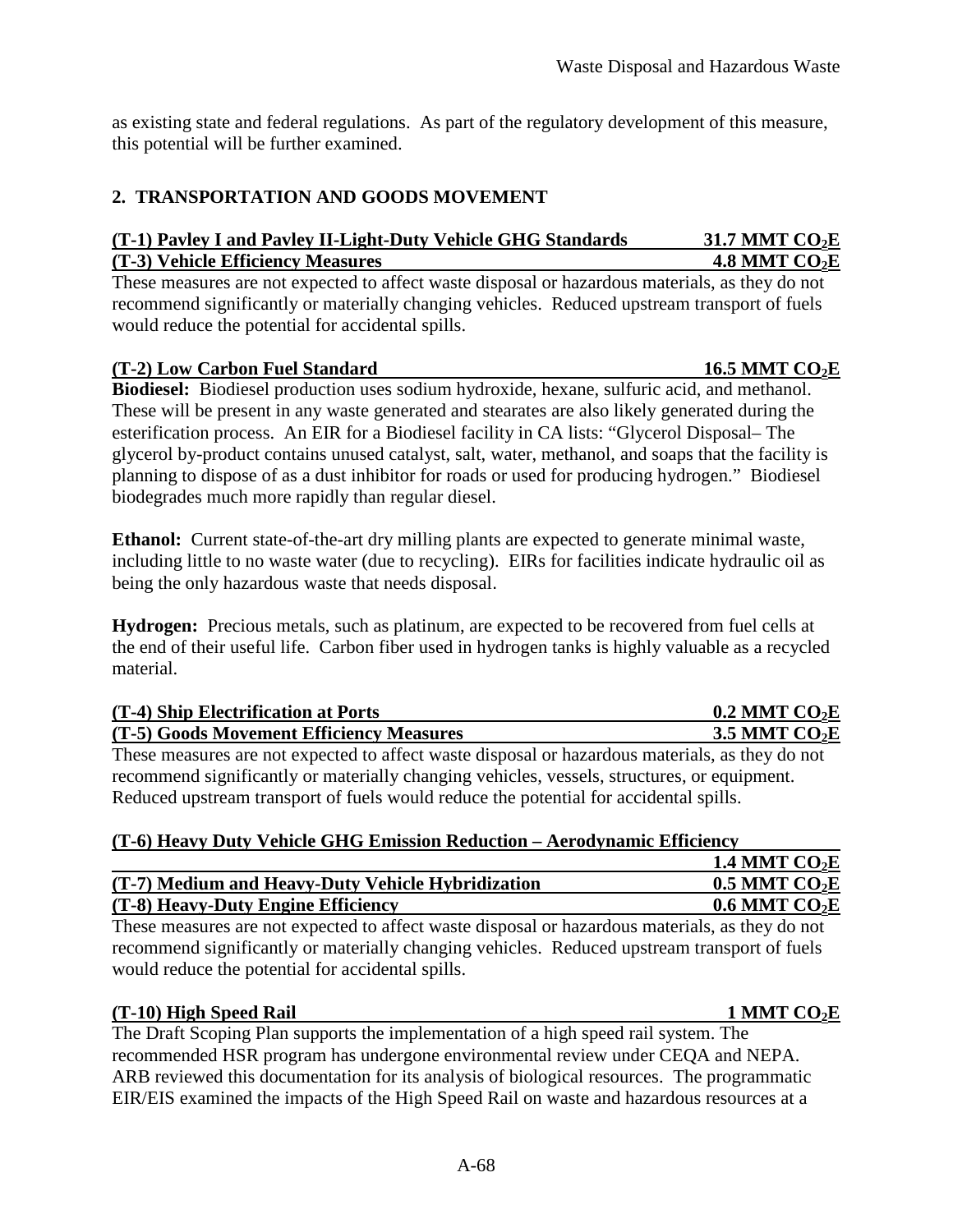statewide level, finding no specific statewide impacts on waste and hazardous materials, but identifying the need to further evaluate this issue through the subsequent project-level EIR/EIS.

### **Feebates (Under Evaluation)** 4 MMT CO<sub>2</sub>E

 This measure considers financially incenting the transition from high-GHG emitting vehicles to low-GHG emitting vehicles by imposing a fee on the former and offering a rebate on the latter. This would have upstream impacts on land resources similar to measures T-1 and T-3.

# **3. LOCAL GOVERNMENT AND REGIONAL TARGETS**

 **(T-9) Local Government Actions and Regional Targets 2 MMT CO2E**  Reductions in vehicle miles traveled would have effects similar to those described for vehicle measures  $(T-1, T-3)$ .

| <b>Congestion Pricing (Under Evaluation)</b>                        | up to 1 MMT $CO2E$ |
|---------------------------------------------------------------------|--------------------|
| <b>Pay-As-You-Drive Insurance Premiums (Under Evaluation)</b>       | up to 1 MMT $CO2E$ |
| <b>Indirect Source Rules for New Development (Under Evaluation)</b> | up to 1 MMT $CO2E$ |
| <b>Programs to Reduce Vehicle Trips (Under Evaluation)</b>          | up to 1 MMT $CO2E$ |
|                                                                     |                    |

 Reductions in vehicle miles traveled would have effects similar to those described for vehicle measures  $(T-1, T-3)$ .

# **4. ELECTRICITY AND NATURAL GAS**

| (E-1) Energy Efficiency and Conservation                                | <u>15.2 MMTCO2E</u>        |
|-------------------------------------------------------------------------|----------------------------|
| (CR-1) Energy Efficiency and Conservation                               | $4.2$ MMTCO <sub>2</sub> E |
| <b>Additional Energy Efficiency and Conservation (Under Evaluation)</b> | <u>4.8 MMT CO2E</u>        |

 Appliance and building efficiency standards are designed to reduce energy and water consumption. Overall, the appliance and building turnover rate would not change with this recommended measure, so the production of waste would not be accelerated. Efficiency standards occasionally result in the use of new or new versions of products that contain hazardous materials and require special recycling. One example of this is the fluorescent lamp, which uses a small amount of mercury vapor. To minimize impacts on the environment and landfills, new technologies are being researched and consumers are being encouraged to recycle the lamps.

| (CR-3) Solar Water Heating                                 | 0.1 MMT $CO2E$      |
|------------------------------------------------------------|---------------------|
| <b>Expansion of Solar Water Heating (Under Evaluation)</b> | 1 MMT $CO2E$        |
| (E-4) Million Solar Roofs                                  | 2 MMT $CO2E$        |
| <b>Expanded Million Solar Roofs (Under Evaluation)</b>     | <u>1.3 MMT CO2E</u> |

 In operation, solar water heaters do not produce any waste materials. However, some solar cell manufacturing requires trace amounts of potentially toxic chemicals, and many solar cells are being manufactured in California. The Public Interest Energy Research Program of the California Energy Commission investigated this issue and concluded:

 "The greatest environmental risk with silicon cells is associated with the use of gases (arsine and phosphine) during the manufacturing process. Thin-film technologies, such as cadmium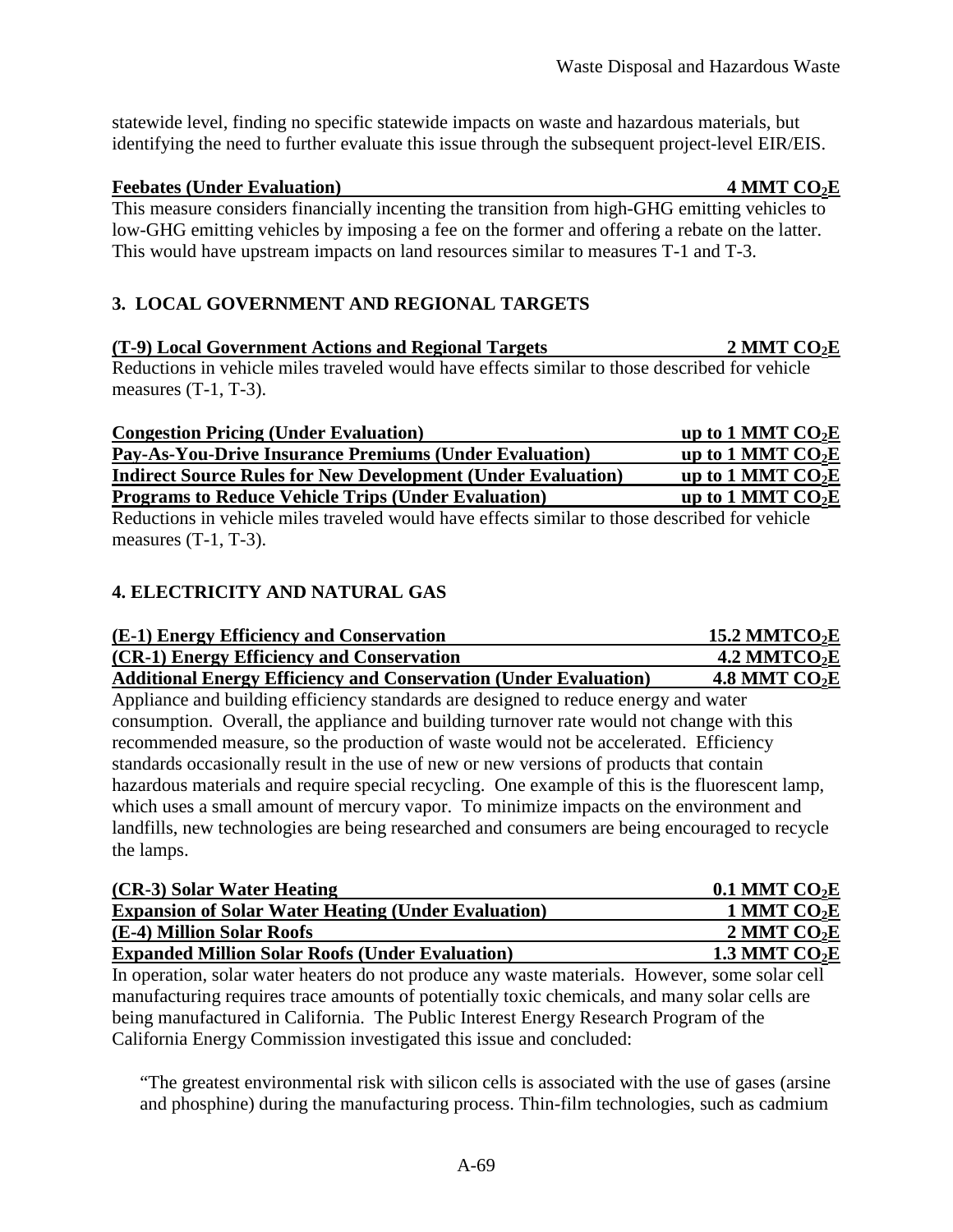telluride cells and copper indium diselenide cells, are being developed to increase conversion efficiency and decrease production costs. The most likely routes for environmental release of trace elements are from accidental spills during the manufacturing process. At sites with installed PV modules, release of trace elements from sealed modules is unlikely except due to explosion or fire. Leaching of trace metals from modules is not likely to present a significant risk due to the sealed nature of the installed cells and the plan for recycling of spent modules in the future."<sup>36</sup>

#### **(E-3) Increasing Combined Heat and Power 6.8 MMT CO<sub>2</sub>E**

 Waste or hazardous materials associated with combined heat and power systems are a function of the fuel used for the system. Natural gas would not produce physical waste. Potential waste impacts of biomass, solar, wind, and fuel cells are discussed in the Electricity and Natural Gas section.

#### **(E-2) Renewables Portfolio Standard 21.2 MMT CO2E**

<u>.</u>

 **Wind** projects do not generate waste during operation, or require hazardous materials for construction.

 **Solar thermal plants** do not produce any waste materials or require toxic or hazardous materials to manufacture. **Photovoltaic** operation and manufacturing is discussed under measures CR-3 and E-4.

 **Biomass** energy is a promising use of waste to create energy and reduce the lands needed for landfill, or the air pollutants associated with open-air combustion. Waste materials used for biomass include corn stover, rice hulls, wheat straw, orchard prunings, forest residuals wooden construction debris, and yard and tree trimmings. The combustion by-product (ash) can be mixed with soils for use as landfill cover, or in pavement aggregate.

 **Anaerobic digestion** is a form of biological waste processing that destroys harmful biological microorganisms, reduces odors, and physically reduces overall waste mass. This anaerobic process produces methane that would otherwise need to be combusted.

 **Landfill** gas is a byproduct of our current waste management practices, which can be harvested either as natural gas or through combustion.

 **Municipal solid waste** may contain hazardous materials, which could result in solid and gaseous hazardous by-products. Air emissions and ash can be treated to reduce this hazard, ash can be shipped to special landfills, or hazardous materials can be diverted from the waste prior to combustion.

 **Geothermal** projects do not produce waste or hazardous materials, other than those described in the air and water resources sections.

 EPRI, Palo Alto, CA, and California Energy Commission, Sacramento, CA:2003, 1000095. <sup>36</sup>*Potential Health and Environmental Impacts Associated with the Manufacture and Use of Photovoltaic Cells,*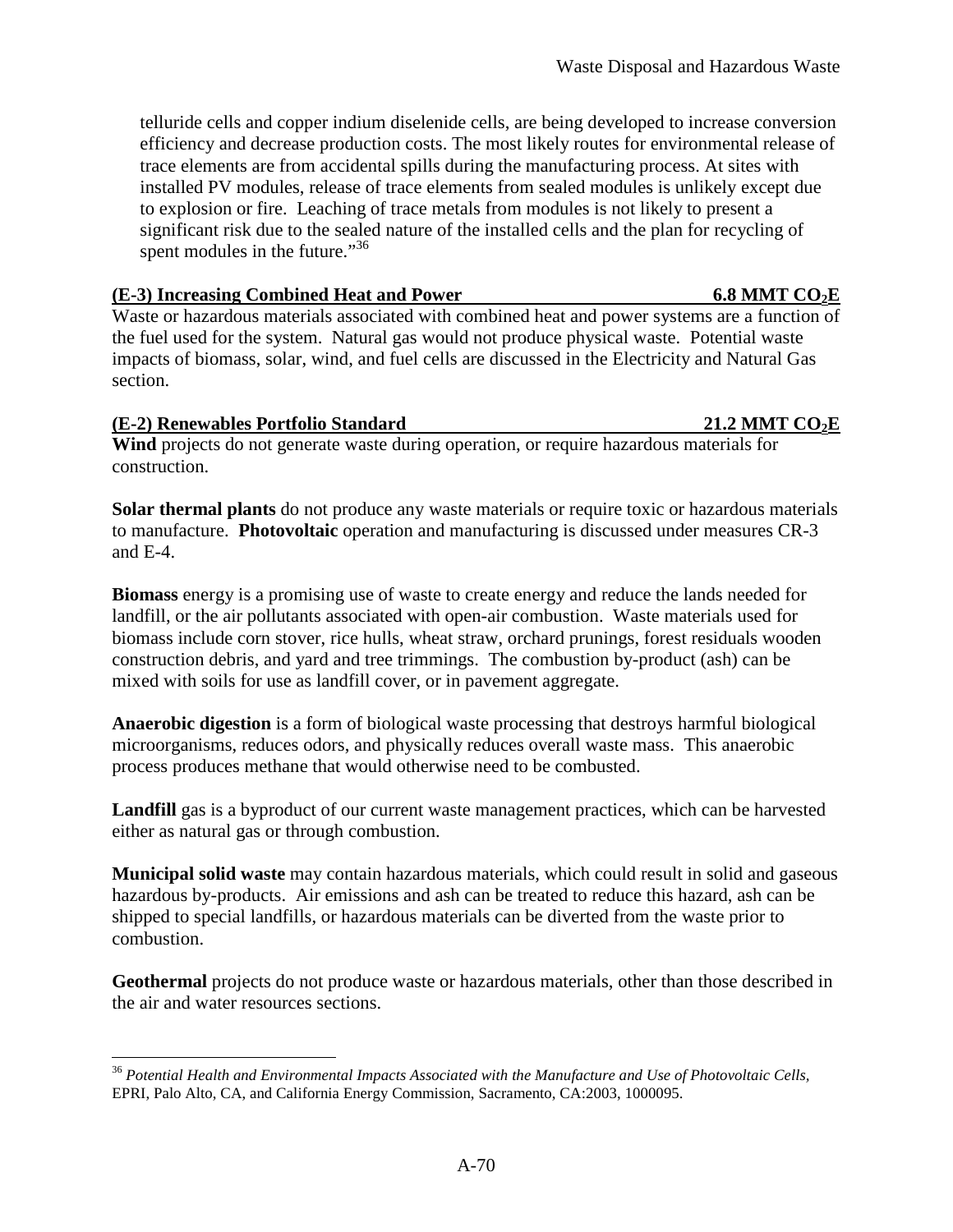**Small hydropower** projects do not generally have any waste or hazardous materials impacts.

#### **Coal Emission Reduction Standard (Under Evaluation)** Up to 8 MMT CO<sub>2</sub>E Switching from coal to other sources of energy also offers some waste benefits: Coal mining, processing, and combustion all have waste products associated with them that are regulated by the U.S. EPA and by the Office of Surface Mining, Reclamation and Enforcement under the United States Bureau of Reclamation. Some combustion byproducts, such as fly ash, are currently repurposed in construction, mine reclamation, and landscaping applications. Several environmental groups are currently petitioning the U.S. EPA to regulate coal combustion [byproducts.](https://byproducts.37)<sup>37</sup>

# **7. INDUSTRY**

### **(I-1) Energy Efficiency and Co-Benefits Audits for Large Industrial Sources**

**TBD MMTCO<sub>2</sub>E** 

 The potential energy efficiency improvements that may result from this measure are not expected to impact waste disposal.

#### **Carbon Intensity Standard for Cement Manufacturers (Under Evaluation)**

# **Carbon Intensity Standard for Concrete Batch Plants (Under Evaluation) 1.1-2.5 MMTCO<sub>2</sub>E** 2.5-3.5 MMTCO<sub>2</sub>E

# **Waste Reduction in Concrete Use (Under Evaluation) 0.5-1 MMTCO<sub>2</sub>E**

 The potential energy efficiency improvements associated with these measures under evaluation are not expected to impact waste disposal. Blended cements could reduce problems associated with the disposal fly ash and slag by recycling those materials.

#### **Refinery Energy Efficiency Process Improvement (Under Evaluation) 2-5 MMTCO2E Removal of Methane Exemption from Existing Refinery Regulations (Under Evaluation) [0.01-0.05](https://0.01-0.05) MMTCO2E**

These measures are not expected to affect waste disposal or hazardous materials.

# **Oil and Gas Extraction GHG Emission Reduction (Under Evaluation) 1-3 MMTCO2E GHG Leak Reduction from Oil and Gas Transmission (Under Evaluation)**

0.5-1.5 MMTCO<sub>2</sub>E

These measures are not expected to affect waste disposal or hazardous materials.

# **Industrial Boiler Efficiency (Under Evaluation) 0.5-1.5 MMTCO2E**  This measure could potentially accelerate the turnover of industrial boilers, in favor of newer

models or fuel cell systems. This is not anticipated to have a significant effect on waste disposal.

#### **Stationary Internal Combustion Engine Electrification (Under Evaluation-Revised)**  0.1-0.5 MMTCO<sub>2</sub>E

This measure is not expected to affect waste disposal or hazardous materials.

<u>.</u> 37 Earthjustice, et. al., *Proposal for the Federal Regulation of Coal Combustion Waste*, January 2007.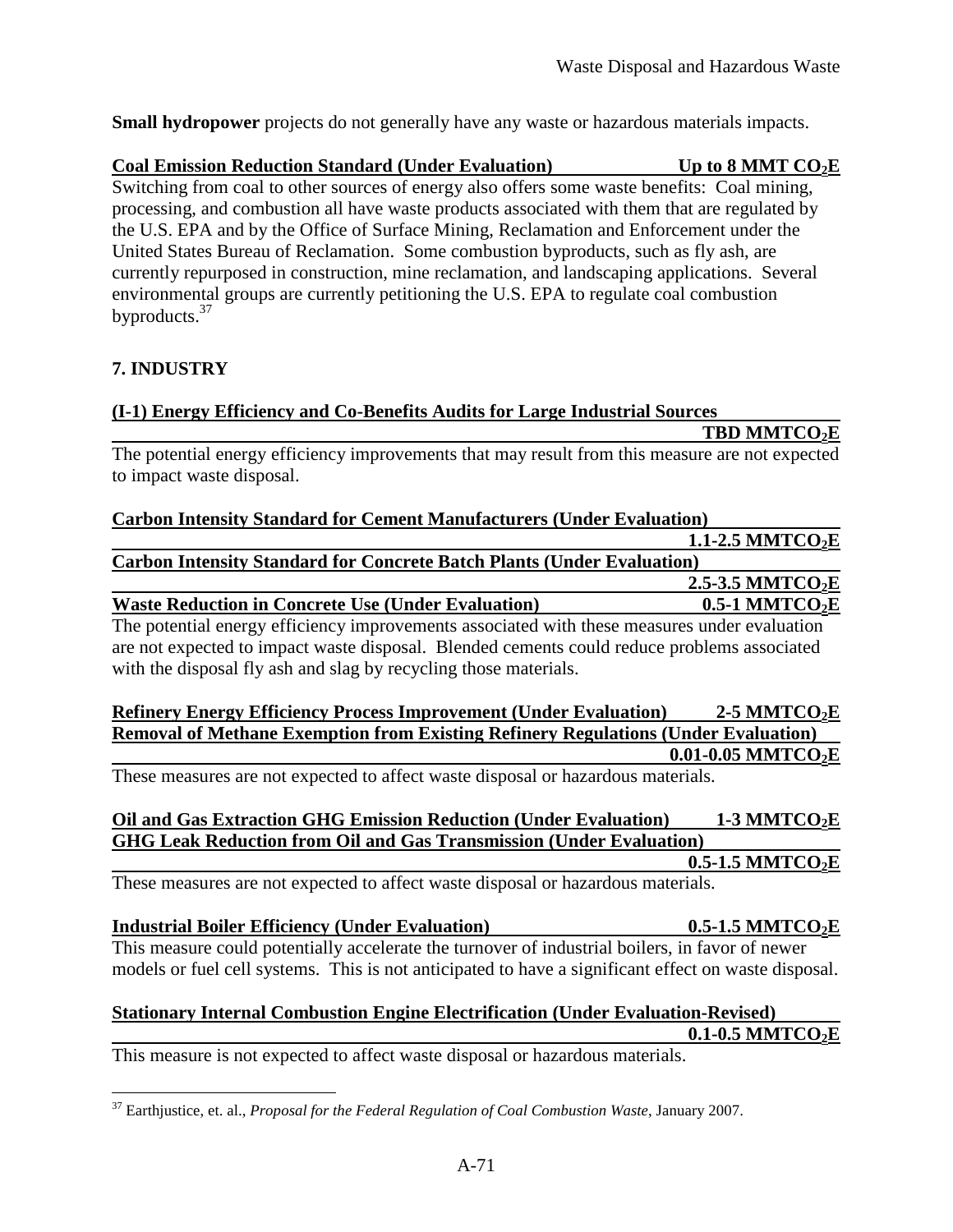# **Glass Plant Energy Efficiency—Equipment Efficiency and Use of Recycled Materials (Under Evaluation)** 0.1-0.2 MMTCO<sub>2</sub>E

 This measure under evaluation proposes the use of additional cullet (waste glass) in container glass manufacturing and fiberglass manufacturing, which would reduce the amount of raw material needed for the processes, and reduce the overall waste disposal needs.

# **Off-Road Equipment (Under Evaluation)** Up to 0.5 MMTCO<sub>2</sub>E

This measure is not expected to affect waste disposal or hazardous materials.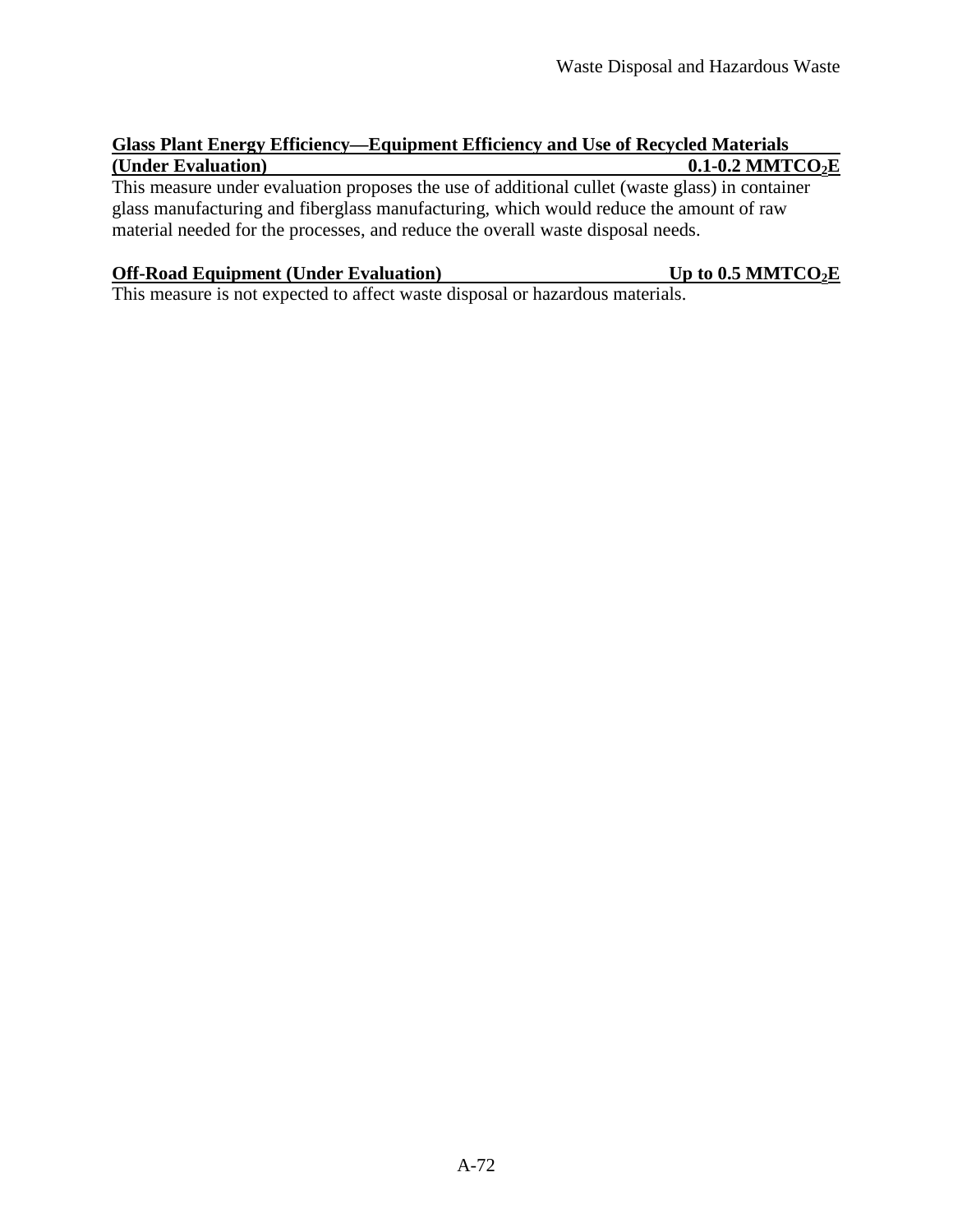# **4. PUBLIC HEALTH AND SAFETY**

 Public health and safety in California can be expected to be adversely impacted by climate change. Several recent studies have addressed potential implications for human health at the national and international [levels.](https://levels.38)<sup>38</sup> Greater climate variability and changes in climate patterns would potentially cause both direct and indirect health effects. Direct health and safety impacts would result from extreme events, such as heat waves, droughts, increased fire frequency, and increased storm intensity resulting in flooding and landslides. Secondary or indirect health effects would be associated with damages to infrastructure that cause, for example, sanitation and water treatment problems that increase water-borne infections. Air quality impacts such as increases in tropospheric ozone due to higher temperatures would also have health impacts.

# **A. AIR QUALITY AND PUBLIC HEALTH**

 ARB has many program and plans that are designed to identify and mitigate public health problems due to air quality throughout the State. ARB has identified harbor communities and sensitive populations as a priority when addressing toxic and criteria air contaminants. The Draft Scoping Plan builds on ARB's priorities and on-going efforts to reduce air pollution. Within this environmental evaluation ARB staff has quantified, where possible, the potential changes to NOx, VOC, primary and secondary PM2.5, and air toxics that would result from implementation of the recommended measures and measures under evaluation in the Draft Scoping Plan.

 For this section of the evaluation, staff estimated the health impacts associated with PM2.5 exposure on a State level. This evaluation focuses on PM 2.5 because this pollutant accounts for the majority of premature deaths associated with air pollution in California. Although we have estimated statewide changes to emissions of key criteria pollutants in 2020, we have not specifically assigned emission changes to individual facilities or transportation corridors. Because of this, we cannot reliably model future air quality conditions across the state. Without such modeling, it is difficult to estimate health outcomes of criteria pollutants like ozone, whose chemistry is highly dependent on precursors and weather conditions and whose health outcomes are highly dependent on length and magnitude of exposure.

 We have estimated statewide health outcomes for PM2.5 because the sources of PM2.5 are distributed in similar proportions and patterns to populations, and are not strongly dependent on meteorology for their formation or for their direct emission and exposure pathways. Staff based the evaluation on the GMERP public health methodology, which is provided as a reference in Attachment F. The GMERP methodology is based on diesel sources of PM2.5, and the majority of criteria pollutant reductions from the Draft Scoping Plan are from diesel sources. There are many assumptions made in this exercise which add to the uncertainty of the estimates, including translating regional emission and health outcome information to statewide information, estimating criteria pollutant reductions for measures, and assuming that emissions and exposures are geographically proportional. This analysis is intended to provide the public with comparative information on the recommended measures.

<sup>&</sup>lt;u>.</u> 38 Patz et al., 2000.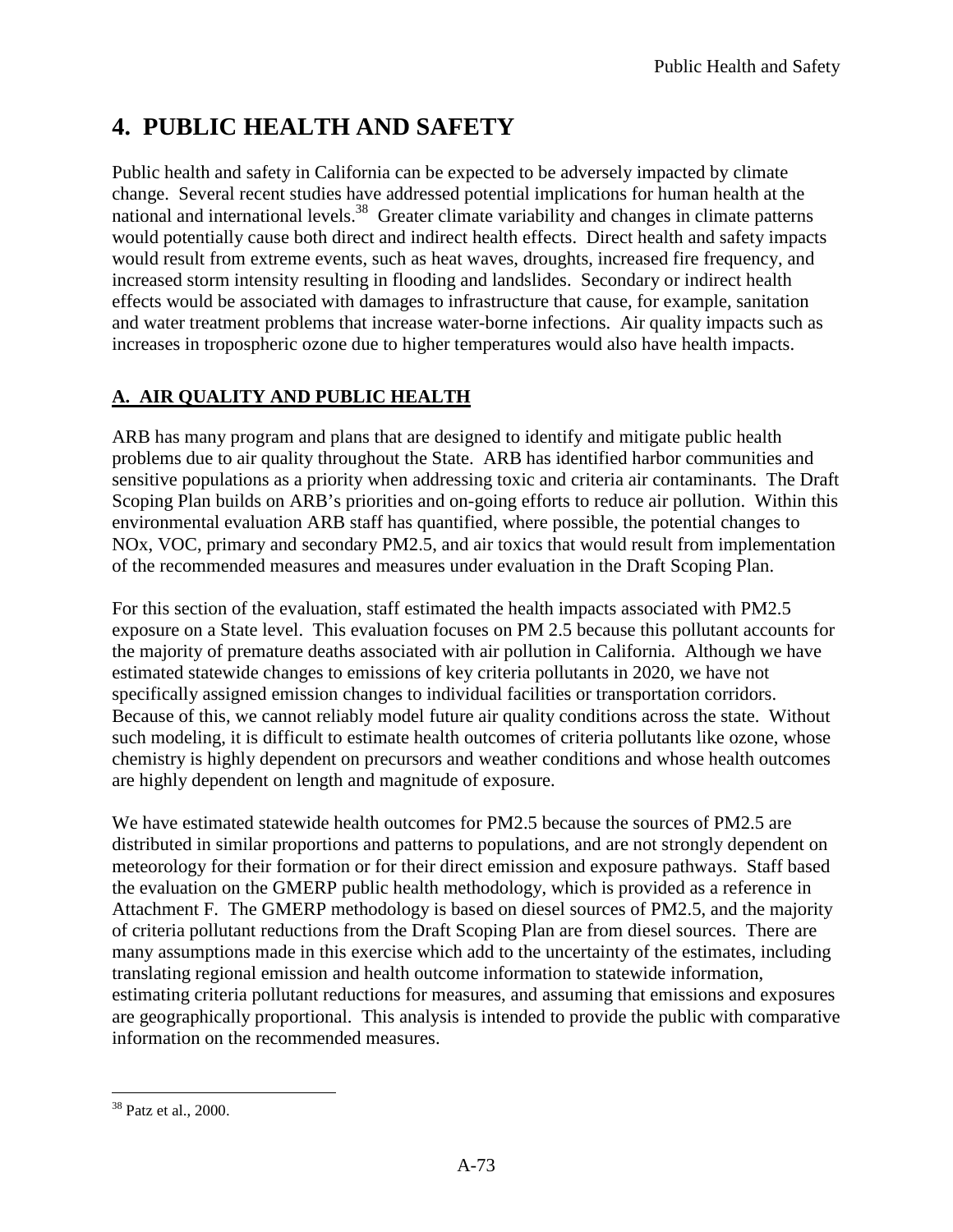## **Regulatory Background**

 ARB's first priority continues to be the protection of public health, and now it joins with other agencies, states, and countries to protect public health on a global level, through the reduction of greenhouse gases. All of the recommended measures and measures under evaluation in this Draft Scoping Plan are designed to reduce greenhouse gases, and many of these measures would also contribute to ARB's goals of reducing criteria pollutants and toxic air contaminants. Some of the recommended measures may result in minor increases to co-pollutants, but these minor increases must be evaluated in the overall context of both the AB 32 program and existing ARB programs, which are briefly described below:

 Federal clean air laws require areas out of attainment with national ambient air quality standards to prepare **State Implementation Plans (SIP)** identifying actions to bring areas into compliance in a set timeframe. Under State law, ARB has the responsibility to develop SIP strategies for mobile sources and consumer products, to coordinate SIP strategies with the Bureau of Automotive Repair and the Department of Pesticide Regulation, and to oversee local district programs for stationary sources. In 2007, ARB adopted the State Strategy for Implementation of Ozone and PM2.5 Standards.

 The **Air Toxics "Hot Spots" Information and Assessment Act** (AB 2588, 1987, Connelly) requires stationary sources to report the types and quantities of certain substances routinely released into the air. The goals of the Air Toxics "Hot Spots" Act are to collect emission data, to identify facilities having localized impacts, to ascertain health risks, to notify nearby residents of significant risks, and to reduce those significant risks. The public has access to facility emissions and risk data for specific facilities. The "Hot Spots" Act also requires local air districts to prioritize which facilities must perform a health risk assessment based on the potency, toxicity, and quantity of emissions released from the facility to determine if the facility poses a significant risk. High-risk facilities must reduce their toxic emissions and risk to acceptable levels that are determined by the local air districts. District annual reports summarize the results and progress of health risk assessments, and rank and identify facilities that pose a risk to public health.<sup>39</sup>

 An important source of directly emitted PM2.5 is diesel exhaust. The particulate matter from diesel-fueled engines (diesel PM) was identified as a toxic air contaminant by the ARB in 1998. Nearly 70 percent of the known cancer risk caused by air toxics in California is attributed to diesel PM. In 2000, ARB adopted a **Diesel Risk Reduction Plan** to reduce diesel PM emissions by 85 percent by 2020. ARB has since adopted a number of regulatory measures to reduce diesel PM emissions statewide including requirements for in-use trash trucks, public agency-owned trucks, buses, stationary engines, transportation refrigeration units, cargo handling equipment, and off-road equipment. ARB will soon consider adoption of a regulation to reduce emissions from in-use heavy-duty trucks. Diesel control measures reduce both direct diesel PM and NOx emissions through a combination of engine retrofits and replacements. Upcoming mobile source fleet measures to reduce diesel PM and NOx emissions are a critical part of the new State Implementation Plan strategy, Diesel Risk Reduction Plan, and the Draft Scoping Plan.

 The **Emission Reduction Plan for Ports and Goods Movement in California (GMERP)**, approved by ARB in April 2006 identified key new measures necessary to meet federal air

 $\overline{a}$ 

<sup>39</sup> <http://www.arb.ca.gov/ab2588/reports.htm>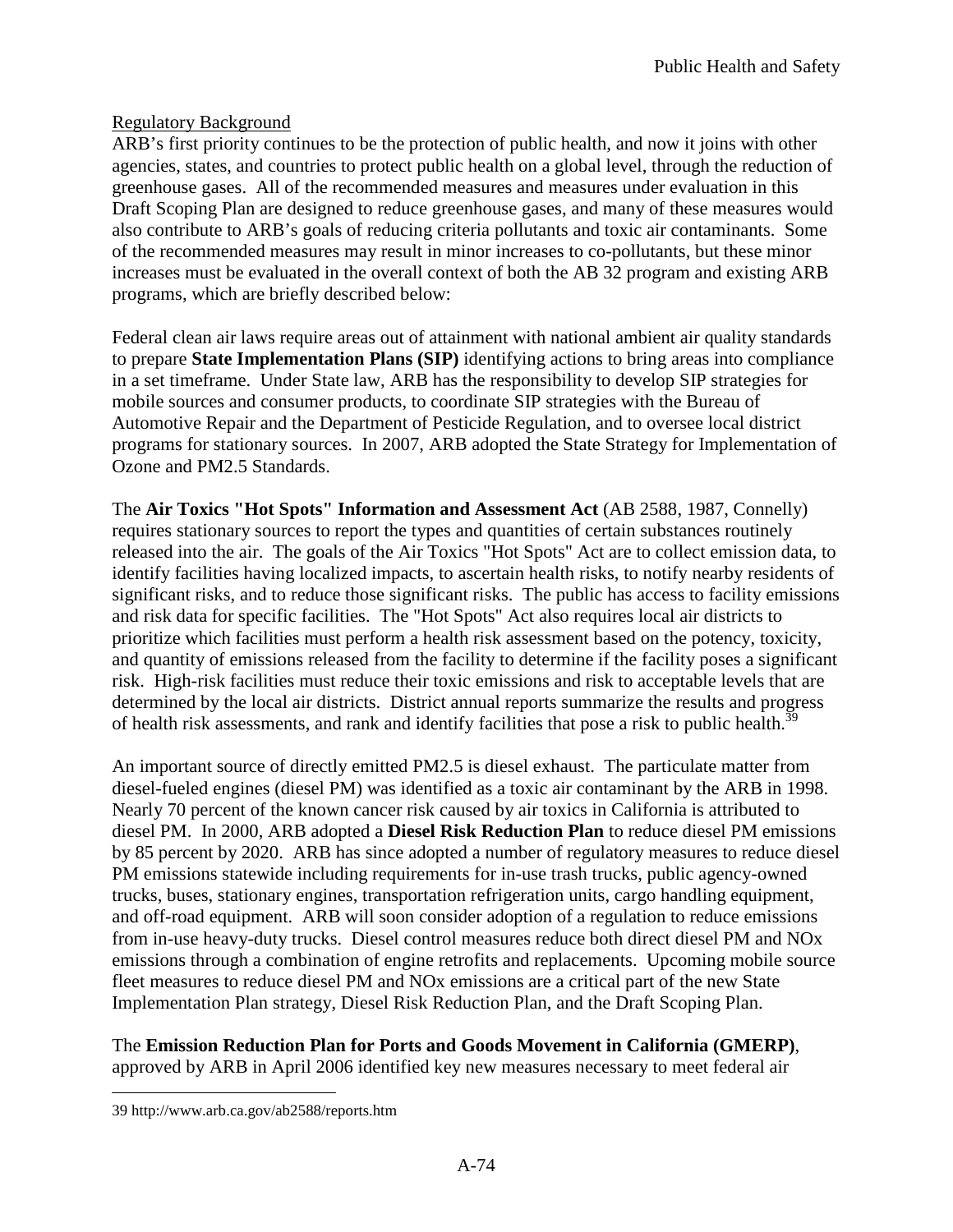quality standards and reduce health risk in communities near ports and railyards. Ships are the largest source of SOx emissions in the State. Heavy-duty trucks move most goods within and through the state, and are the largest statewide source of NOx emissions. This makes it essential to address goods movement emissions in order to meet PM2.5 air quality standards. Likewise, emission reduction targets for ozone will not be met without reducing emissions related to goods movement.

 The strategies included in the GMERP target ships and trucks, as well as the other three main sources of goods movement emissions: harbor craft, cargo handling equipment, and locomotives. By 2020, these strategies will cut statewide goods movement emissions of NOx by 63 percent, SOx emissions by 78 percent, and will also reduce the statewide health risk from goods movement-related diesel particulate matter by 85 percent.

 Many of the strategies in the GMERP are adopted and will provide essential new emission reductions needed for regional attainment, while they reduce the air pollution-related health risk for those who live near our ports, rail yards, distribution centers, and other goods movement facilities.

 In addition, ARB's **Harbor Communities Monitoring Study (HCMS)** is designed to improve tools for measuring pollutant concentrations in the air and detecting areas where concentrations of these pollutants are high. This study consists of three types of air pollution sampling: a network of passive samplers, a mobile platform, and a network of particle counters. The sampling will characterize temporal and spatial variations of air pollution in the study region. The sampling was conducted during 2007. The pollutants being measured include, but are not limited to black carbon, carbon monoxide, nitrogen oxides, particulate matter, ultrafine particles, volatile organic chemicals, and hydrogen sulfide.

 The communities being studied include Wilmington and parts of San Pedro, West Long Beach, and Carson. These communities were chosen because of the emission sources in the area and the close proximity of residents to these emission sources. The Harbor Communities are located just north of the Ports of Los Angeles and Long Beach, which handle 40 percent of all container traffic entering the United States; the area is also surrounded by some of the most heavily traveled freeways in Southern California, is home to several large refineries, and a number of rail facilities.

### Health Impacts of Ozone (Criteria Pollutant)

The formation and health impacts of ozone are well studied.<sup>40</sup> Ozone is a highly reactive gas that forms in the atmosphere through reactions between chemicals emitted from motor vehicles, industrial plants, consumer products and many other sources. It forms in greater quantities on hot, sunny, calm days making the summer season the key exposure period.

 Considerable research over the past 35 years has investigated how people respond to inhaling ozone. These studies have consistently shown that inhalation of ozone can lead to inflammation and irritation of the tissues lining the human airways. This causes inflammation and also causes

<sup>&</sup>lt;u>.</u>  $^{40}$  CARB, 2005; Anderson, et al, 2004; Thurston, et al 2001; Stieb, et al, 2003; Bell et al, 2004; Levy et al, 2001; and Gryparis, et al, 2004.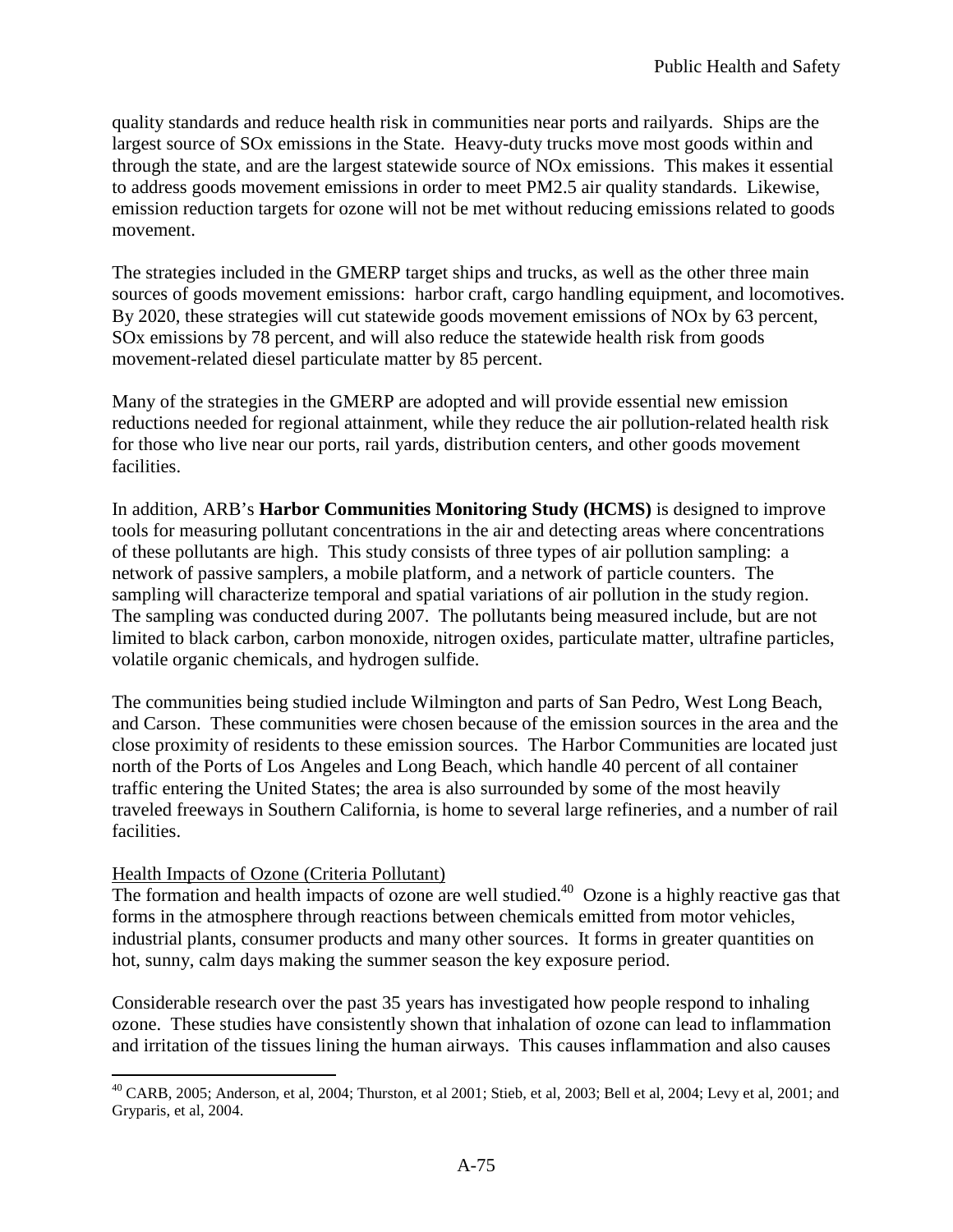the muscle cells in the airways to constrict, thus reducing the amount of air that can be inhaled. Symptoms and responses to ozone exposure vary widely, even when the amount inhaled and length of exposure is the same. Typical symptoms include cough, chest tightness, and increased asthma symptoms. Ozone in sufficient doses can also increase the permeability ("leakiness") of lung cells, making them more susceptible to damage from environmental toxins and infection.

 Studies of large populations have found that ozone exposure is associated with an increase in hospital admissions and emergency room visits, particularly for lung problems such as asthma and chronic obstructive pulmonary disease. Several studies have also associated ozone exposure with increased premature mortality in elderly people with chronic diseases of the lungs and circulatory system.

 People who exercise or work outdoors are at greater risk of experiencing adverse health effects from ozone exposure because they inhale more ozone. Some evidence has linked the onset of asthma to exposure to elevated levels of ozone in exercising children. Children and adolescents are at increased risk because they are more likely to spend time outdoors engaged in vigorous activities than adults and because they inhale more ozone per pound of body weight.

 In order to protect public health, the federal government previously set the national ozone standard at 0.08 parts per million for 8 hours, not to be exceeded, based on the fourth highest concentration averaged over three years. ARB and local air districts have proposed a State Implementation Plan describing the strategies and measures that California will pursue to reduce [ozone.](https://ozone.41)<sup>41</sup> However, in March 2008, due to new studies that show health effects at lower concentrations of ozone, U.S. EPA set a new 8-hour ozone standard at 0.075 parts per million. States have less than one year (from March 27, 2008) to provide air quality information to U.S.EPA, which will be used to designate non-attainment areas by 2010. By 2011, states must submit SIPs demonstrating how they will attain the new, more stringent, standard.

## Health Impacts of PM2.5 (Criteria Pollutant)

 Particulate matter (PM) air pollution is also well studied. Particulate matter pollution is a complex mixture that consists of dry solid fragments, solid cores with liquid coatings, and small droplets of liquid. PM can be directly emitted into the air in forms such as dust and soot. It can also be formed in the atmosphere from the reaction of various gases. Inhalable particulate matter is less than 10 microns in diameter (a micron is one-millionth of a meter) and is called PM10. Even smaller particles, those 2.5 microns or less in diameter, are called "fine particles" or PM2.5. PM2.5 is a component of PM10. Diesel PM is particulate matter emitted from diesel-fueled combustion; diesel PM has been classified as a TAC by ARB.

 Extensive research has shown that PM can be inhaled into the deep portions of the lungs. Some inhaled particles are exhaled again, but others deposit in the lungs, which can lead to inflammation in both the lungs and the circulatory system. Fine particulate matter may also pose an increased health risk as it can penetrate deeper into the lungs.

 Population-based studies in hundreds of cities around the world have demonstrated a strong link between exposure to elevated particulate matter levels and premature death, especially in people

 $\overline{a}$ 

<sup>41</sup> <http://www.arb.ca.gov/planning/sip/2007sip/2007sip.htm>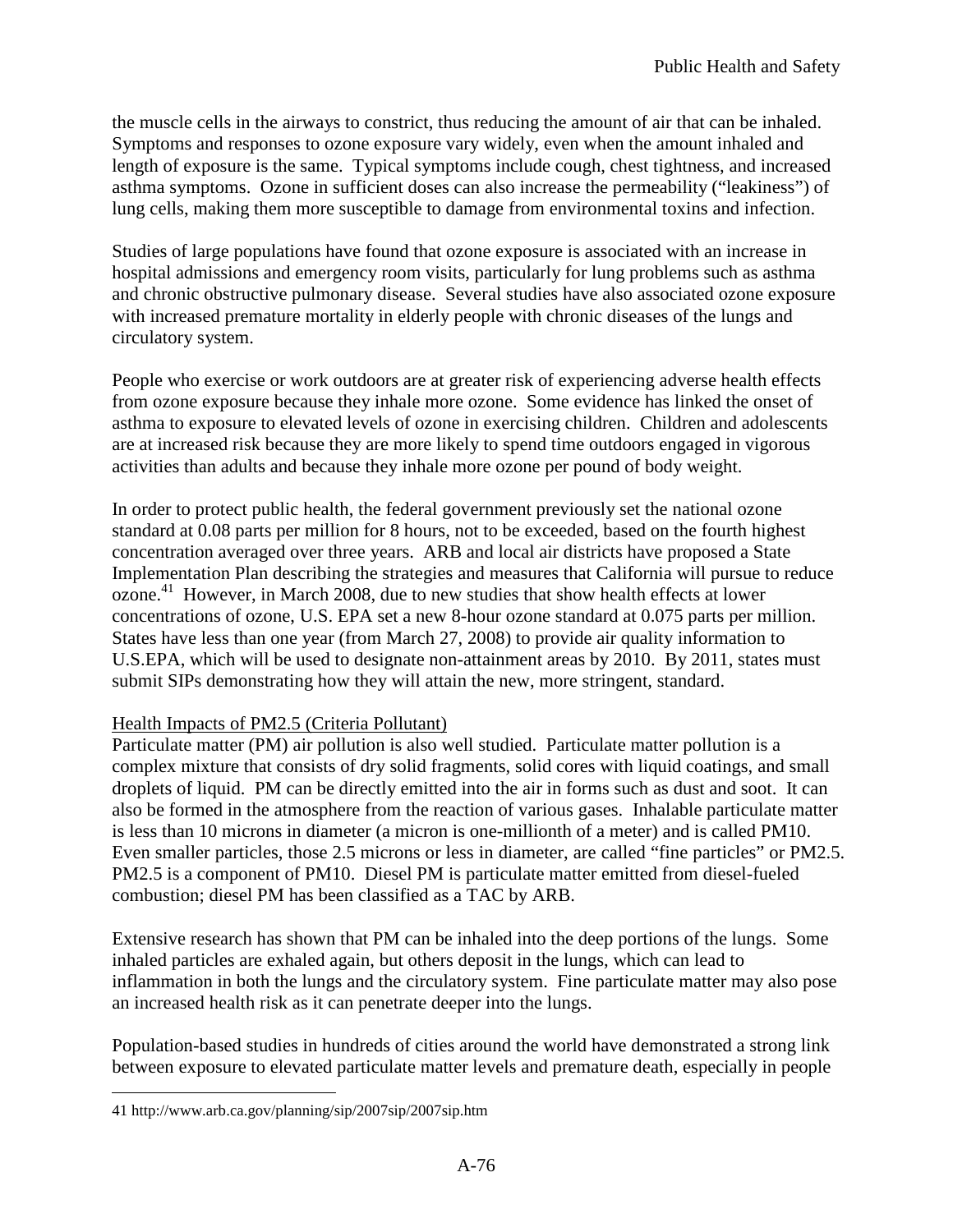with pre-existing heart or lung disease. The two most relevant of these studies were performed in many cities in the United States, and have been ongoing for over 15 years. Both of these studies found a strong relationship between long-term PM exposure and premature death.

 Scientists have observed higher rates of hospitalization, emergency room visits and doctor's visits for respiratory illnesses or heart disease during times of high PM concentrations. During these periods of high PM levels, scientists also observed the worsening of both asthma symptoms and acute and chronic bronchitis, and reductions in various measures of lung function.

 The elderly and people with heart and/or lung diseases are particularly at risk of experiencing adverse effects from PM exposure. Studies have also shown that children may be particularly vulnerable to PM effects. There is evidence from the ongoing Children's Health Study, funded by the ARB for over ten years, that in communities with high levels of PM children's lungs develop more slowly and that at maturity they tend to have lower lung capacity than children who grow up in communities with lower levels of PM. Just as with ozone, children and infants may also be more at risk of experiencing adverse effects from PM because they inhale more air per pound of body weight than do adults, they breathe faster, and have smaller body sizes. In addition, there is some evidence that children's developing immune systems may cause them to be more susceptible to the effects of PM than adults.

# **Health Outcomes**

<u>.</u>

 ARB most recently updated its methodology for quantifying the health impacts of fine particulate matter during the development of the Goods Movement Emissions Reduction Plan (GMERP). This methodology has been peer-reviewed during the development of the GMERP. To develop quantitative health outcome estimates in the GMERP, ARB reviewed relevant scientific literature on health impacts associated with air pollution exposure and chose a subset of the studies based on strength of methodology and applicability to California residents or conditions. From these studies, concentration-response functions, $42$  a measure of observed relative risk, and the associated error terms (95 percent confidence intervals) were obtained for the following health outcomes:

- • **Premature death:** A death that occurs at a younger age than would be expected. Air pollution is not implicated as the *cause* of death, but rather a contributing factor in someone whose health is typically already compromised, thereby accelerating the time of death by about 14 years.
- **Hospital admissions for respiratory and cardiovascular causes:** Hospitalization admissions for conditions including pneumonia, chronic obstructive pulmonary disease (COPD), asthma, heart attack, stroke, congestive heart failure and cardiac arrhythmia.
- **Asthma and lower respiratory symptoms:** Symptoms such as cough, phlegm production, chest pain, or wheeze, associated with the lower respiratory tract (windpipe, lungs, and airways leading to/associated with the lungs).
- • **Acute bronchitis:** Inflammation of the main airways to the lungs, resulting in symptoms such as hacking cough and phlegm production.
- Work loss days: Days of missed work for members of the population age 18 through 65.

 $42A$  concentration-response function relates changes in exposures to ambient concentrations of a pollutant to changes in an adverse health effect.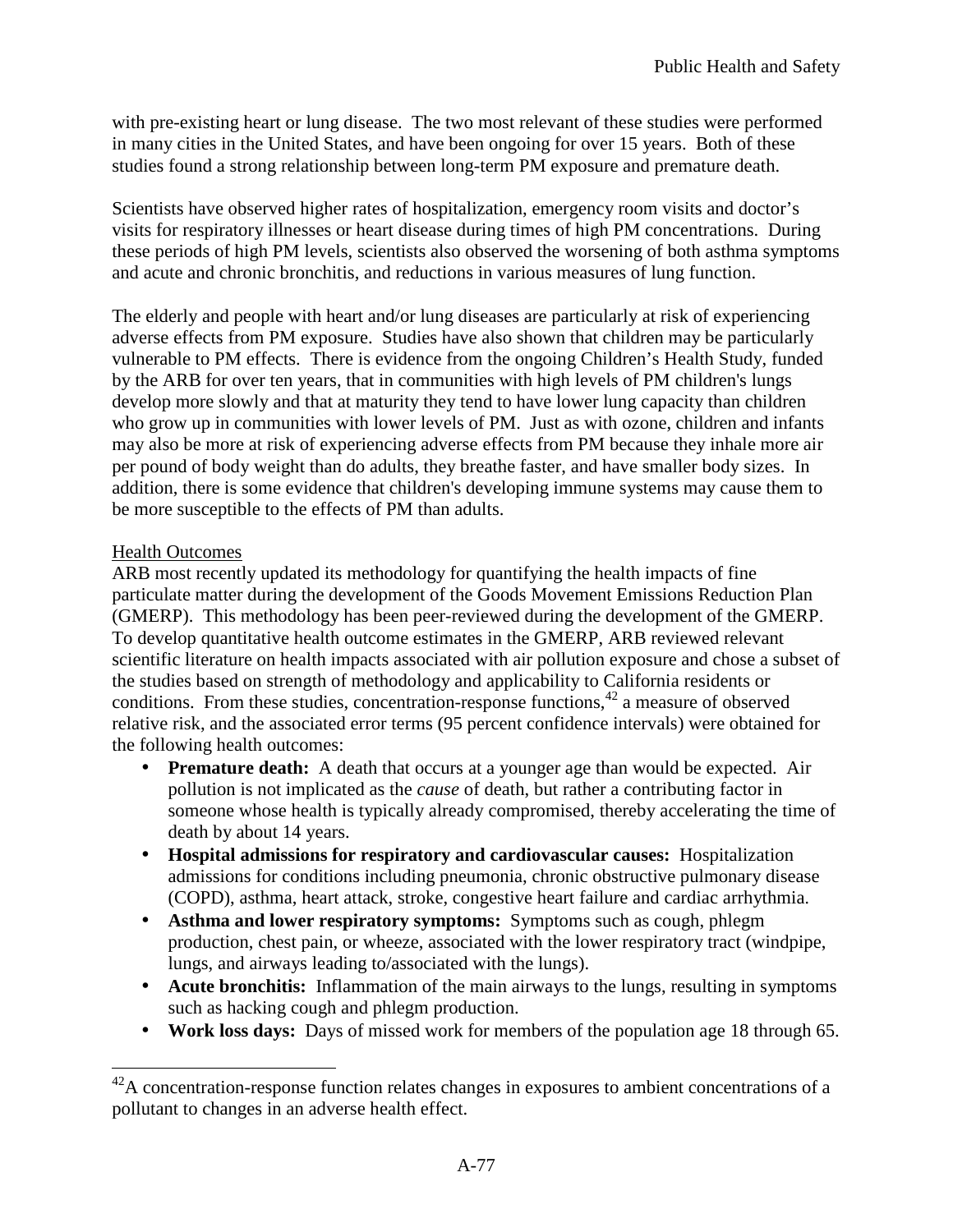• Minor restricted activity days: Days when a person is not able to engage in their usual range of activities due to minor health conditions. This does not include work loss or bed confinement.

 The methodology that ARB uses for quantifying premature death and other health outcomes from PM exposure is similar to a peer-reviewed methodology developed by the U.S. EPA $^{43}$  for their risk assessments. This methodology is regularly updated by ARB staff as new epidemiological studies and other related studies are published that are relevant to California's health impacts analysis.

#### Estimation/Quantification Process

 For this analysis, ARB used a methodology similar the GMERP process, which is described in Attachment E.

#### Estimated Health Outcomes

 For this initial version of the public health evaluation of the Draft Scoping Plan, ARB focused on the criteria pollutant reductions estimated for the recommended regulations in the transportation and electricity and natural gas sectors. The health outcomes estimated for these sectors are presented in Table 7.

|                                   | <b>Health Benefits of</b><br><b>Existing Measures and</b><br><b>2007 SIP</b> | <b>Health Benefits of Recommended Draft</b><br><b>Scoping Plan Measures (Transportation</b><br>and Electricity and Natural Gas |
|-----------------------------------|------------------------------------------------------------------------------|--------------------------------------------------------------------------------------------------------------------------------|
| <b>Health Endpoint</b>            |                                                                              | Sectors)                                                                                                                       |
|                                   | mean                                                                         | mean                                                                                                                           |
| <b>Avoided Premature death</b>    | 3,700                                                                        | 320                                                                                                                            |
| Avoided Hospital admissions for   | 770                                                                          |                                                                                                                                |
| respiratory causes                |                                                                              | 67                                                                                                                             |
| Avoided Hospital admissions for   | 1,400                                                                        |                                                                                                                                |
| cardiovascular causes             |                                                                              | 120                                                                                                                            |
| Avoided Asthma and lower          | 110,000                                                                      |                                                                                                                                |
| respiratory symptoms              |                                                                              | 8,800                                                                                                                          |
| Avoided Acute bronchitis          | 8,700                                                                        | 730                                                                                                                            |
| Avoided Work loss days            | 620,000                                                                      | 53,000                                                                                                                         |
| Avoided Minor restricted activity | 3,600,000                                                                    | 310,000                                                                                                                        |
| days                              |                                                                              |                                                                                                                                |

# **Table 7: Estimates of Statewide Health Benefits in 2020\***

(number of cases)

 \* Uncertainty intervals for each estimated benefit range within 20-70 percent of the mean benefit (presented in this table). For example, the number of premature deaths avoided due to the scoping plan could be between 88 to 550.

 $\overline{a}$  43 U.S. Environmental Protection Agency, *Regulatory impact analysis for the final Clean Air Interstate Rule*, Office of Air and Radiation, EPA-452/R-05-002, 2005.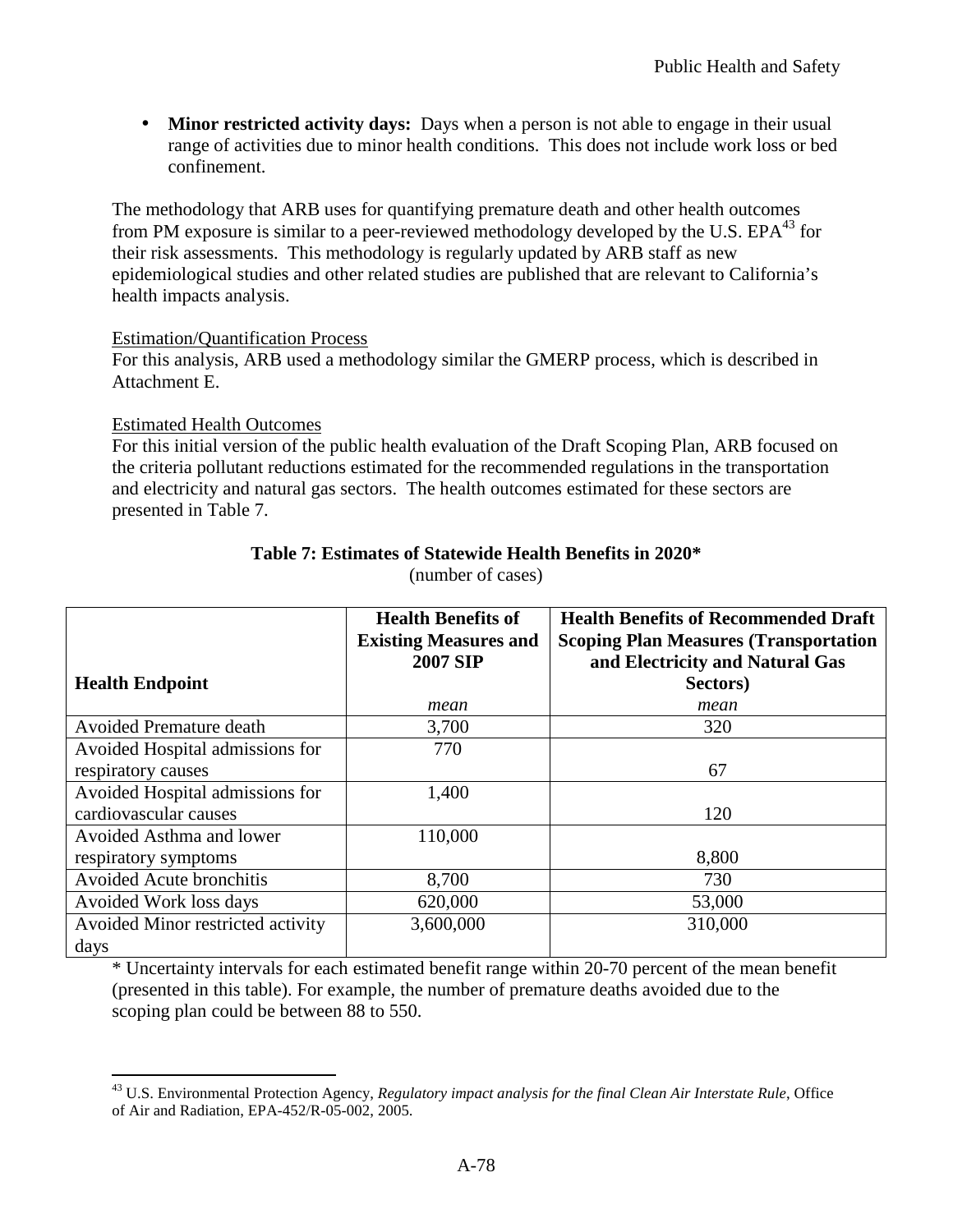# **B. OTHER POTENTIAL PUBLIC HEALTH AND SAFETY ISSUES**

 **Electric, Hydrogen, and Hybrid Vehicles:** High voltage wiring within electric-drive vehicles must be handled appropriately in the case of an accident. Emergency response personnel are trained to identify high voltage wiring to avoid electric shock in the case of an extraction. Hydrogen appears to be as safe as gasoline as a vehicle fuel. Hydrogen is extremely light and buoyant, so it dissipates into the open air very quickly, making any flammable concentration of hydrogen unlikely.

**High Speed Rail:** The High Speed Rail PEIR/EIS evaluated the potential for public safety issues related to electromagnetic frequency exposures due to the wireless communication system associated with the project. The evaluation concludes that the potential adverse effects could be avoided or mitigated to a less-than-significant level.

 **Regional GHG Targets:** Various studies suggest that community design has an impact on public health. A greater mix of land uses in a neighborhood can produce a number of public health benefits. A more diverse neighborhood can reduce trips and therefore facilitate walking, biking, and use of transit. Studies show that more compact development is correlated with increased walking and transit trips. Additionally, public health research has shown that there is a direct connection between compact development and lower boy mass indices, lower levels of obesity and decreased instances of hypertension. Although there are limitations with the studies, the findings suggest that low impact development may improve quality of life in many ways. The following co-benefits represent just a few of the many improvements in quality of life.<sup>44</sup>

 Social capital has various components. It is generally described as the sense of belonging and civic participation experienced in a community. It is a series of social networks that provide trust and reciprocity and promote cultural and political life. Studies indicate that social capital may increase as people spend less time alone in their vehicles due to improved transportation planning and conducive land uses.<sup>45</sup> Improved social capital has been linked with improved mental health, prolonged life and better overall [health.](https://health.46)<sup>46</sup> More pedestrian- and cyclist-friendly development and amenities may also help to increase public safety, furthermore strengthening community ties.

 There are also many potential health benefits, such as increased access to health care via public transit for people without access to vehicles, and decreased violence and pedestrian injuries and fatalities due to more pedestrian- and cyclist-friendly development. As open spaces and desirable locations (such as shopping, entertainment, schools, etc) become more plentiful, proximate and accessible to pedestrians and cyclists, residents are likely to increase their levels of physical activity. Moderate physical activity reduces many serious health risks, including coronary heart disease, diabetes mellitus, hypertension, anxiety and depression, and obesity.

<sup>45</sup> Sullivan and Kuo 1996, Community & Environment Design, 2006.<br><sup>46</sup> Ibid.

 $\overline{a}$  [\(http://www.ccap.org/safe/guidebook/guide\\_complete.html\)](http://www.ccap.org/safe/guidebook/guide_complete.html) and "Understanding the Relationship Between Public Health and the Built Environment" report prepared for the LEED-ND Core Committee. <sup>44</sup> Many of these benefits are taken from the CCAP report "CCAP Transportation Emissions Guidebook"

 $^{46}$  Ibid.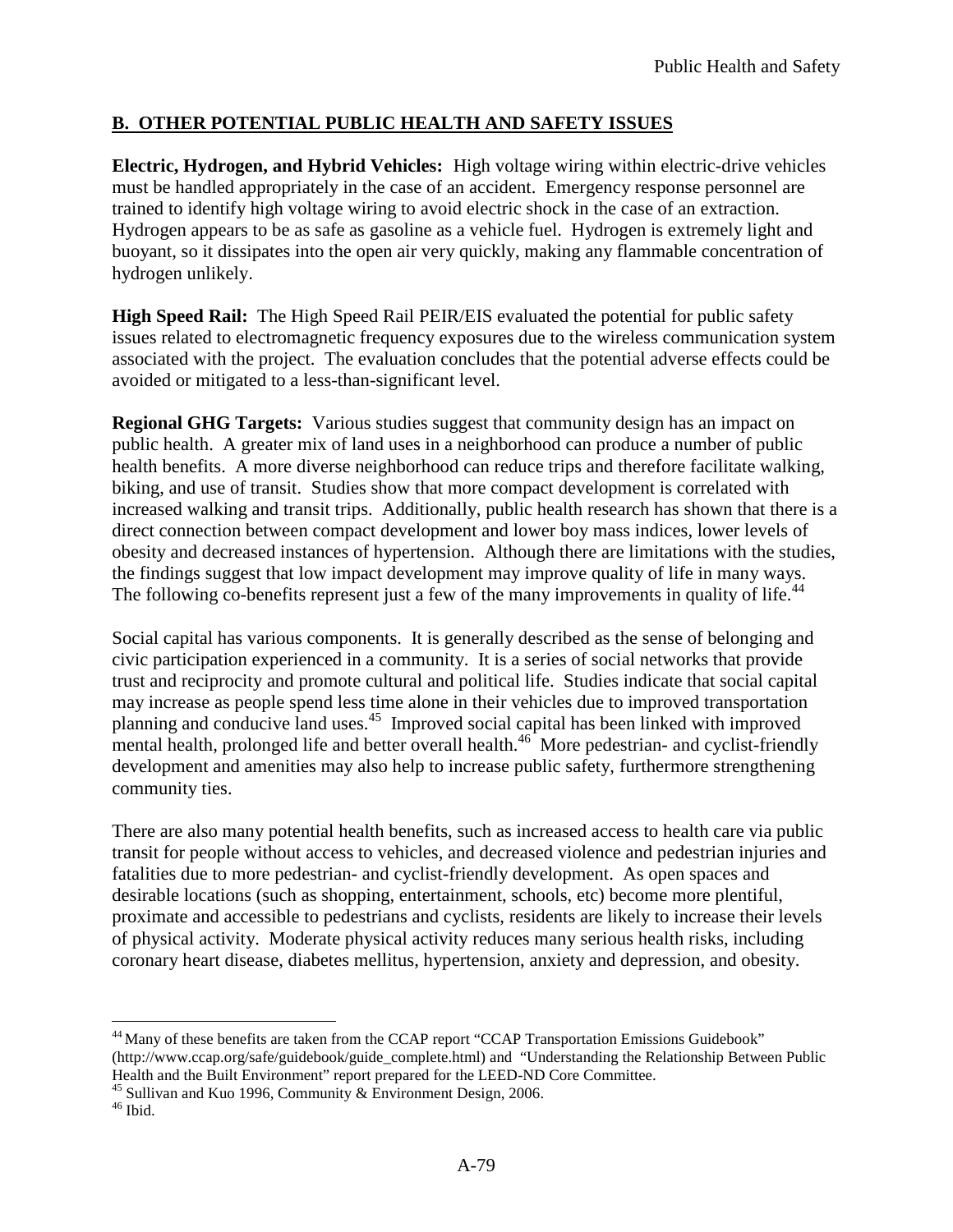Access to green space has also been shown to lessen the impacts of mental fatigue and improve cognitive functioning in [children.](https://children.47)<sup>47</sup>

 Decreased commute times and traffic congestion lessen driver-induced stress and the amount of traffic injuries and fatalities. Less vehicle use translates into improved air quality and reductions in adverse health impacts, such as death, cancer and exacerbation of asthma, which are most realized in particularly vulnerable populations, the elderly, the young and the health-impaired.

 In order to bring about positive change, as well as avoid situations where attempts to solve one problem exacerbate another, it is essential that all levels of government continue to consider other societal, economic and environmental priorities in their decision-making processes related to land use, transportation, and local government operations. For example, some compact development may increase proximity to large sources of pollution, such as high traffic arterials, distribution centers, and industrial facilities, which increases exposure to vehicle air pollution and other toxics and particulates. Communities should be designed to ensure that sensitive land uses such as residences and schools are an adequate distance from these sources. In addition community design should decrease vehicle use, through increasing transit service and walkability, and include buildings with indoor air quality mitigation to further reduce exposure. Agencies should also consider housing supply and affordability needs so that long term housing affordability is not compromised. To maximize benefits and minimize unintended consequences, agencies will need to continually balance multiple priorities through an integrated planning approach.

 Agencies should also consider housing supply and affordability needs so that long term housing affordability is not compromised. To maximize benefits and minimize unintended consequences, agencies will need to continually balance multiple priorities through an integrated planning approach.

<sup>&</sup>lt;u>.</u>  $47$  NACCHO 2008.